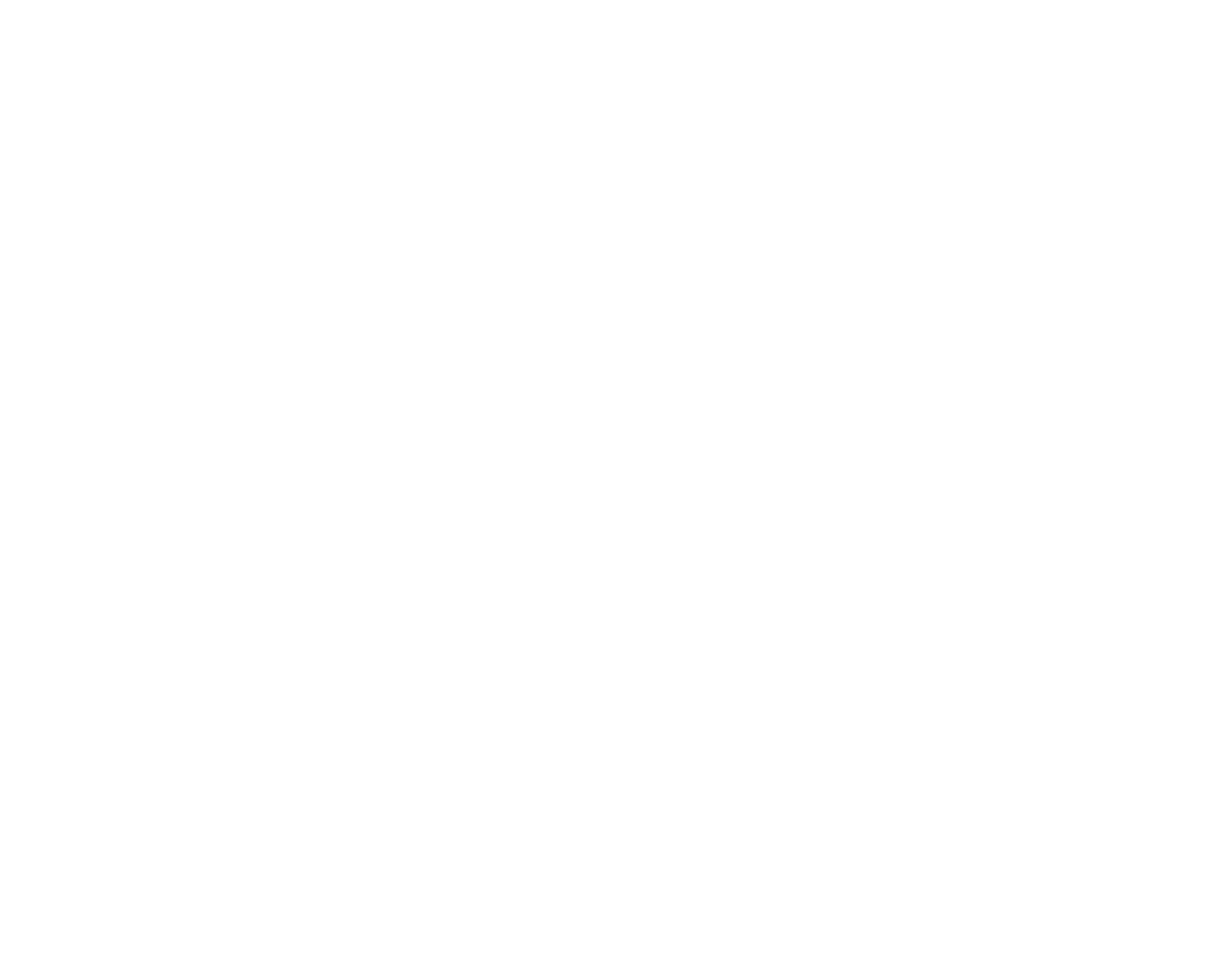# Section I: Executive Summary **Page 5** and the section I: Executive Summary Percent of Your Students Ready for College-Level Coursework Five Year Trends—Percent of Students Who Met College Readiness Benchmarks Five Year Trends—Average ACT Scores Five Year Trends—Average ACT Scores by Level of Preparation Five Year Trends—Percent and Average Composite Score by Race/Ethnicity Percent of Students in College Readiness Standards Score Ranges Average ACT College Reportable Scores by Test Session Duration Percent of Students Who Met College Readiness Benchmark Scores by Test Session Duration Section II: Academic Achievement **Page 11** Page 11 ACT Score Distributions, Cumulative Percentages, Averages, and Quartile Values Average ACT Composite Scores for Race/Ethnicity by Level of Preparation Average ACT Scores by Race/Ethnicity Percent of Students in College Readiness Standards Score Ranges Average ACT Scores by Gender Percent of Students Who Met College Readiness Benchmark Scores by Gender College Readiness Benchmark Percent and Average ACT Scores by Overall High School Curriculum College Readiness Benchmark Percent and Average ACT Scores by Content-Specific Curriculum Section III: College Readiness & Impact of Course Rigor Page 17 Percent of Students Who Met ACT College Readiness Benchmark Scores by Race/Ethnicity Average ACT Scores and Average ACT Score Changes by Common Course Patterns College Readiness Percents by Common Course Patterns Section IV: Career and Educational Aspirations **Page 25** Page 25 Distribution of Planned Educational Majors for All Students by College Plans Average ACT Composite Scores for Racial/Ethnic Groups by Post-Secondary Educational Aspirations Students' Score Report Preferences at Time of Testing Section V: Optional Writing Test Results **Page 29** Page 29 Average ACT English and Writing Scores by Race/Ethnicity and Gender for students who took ACT Writing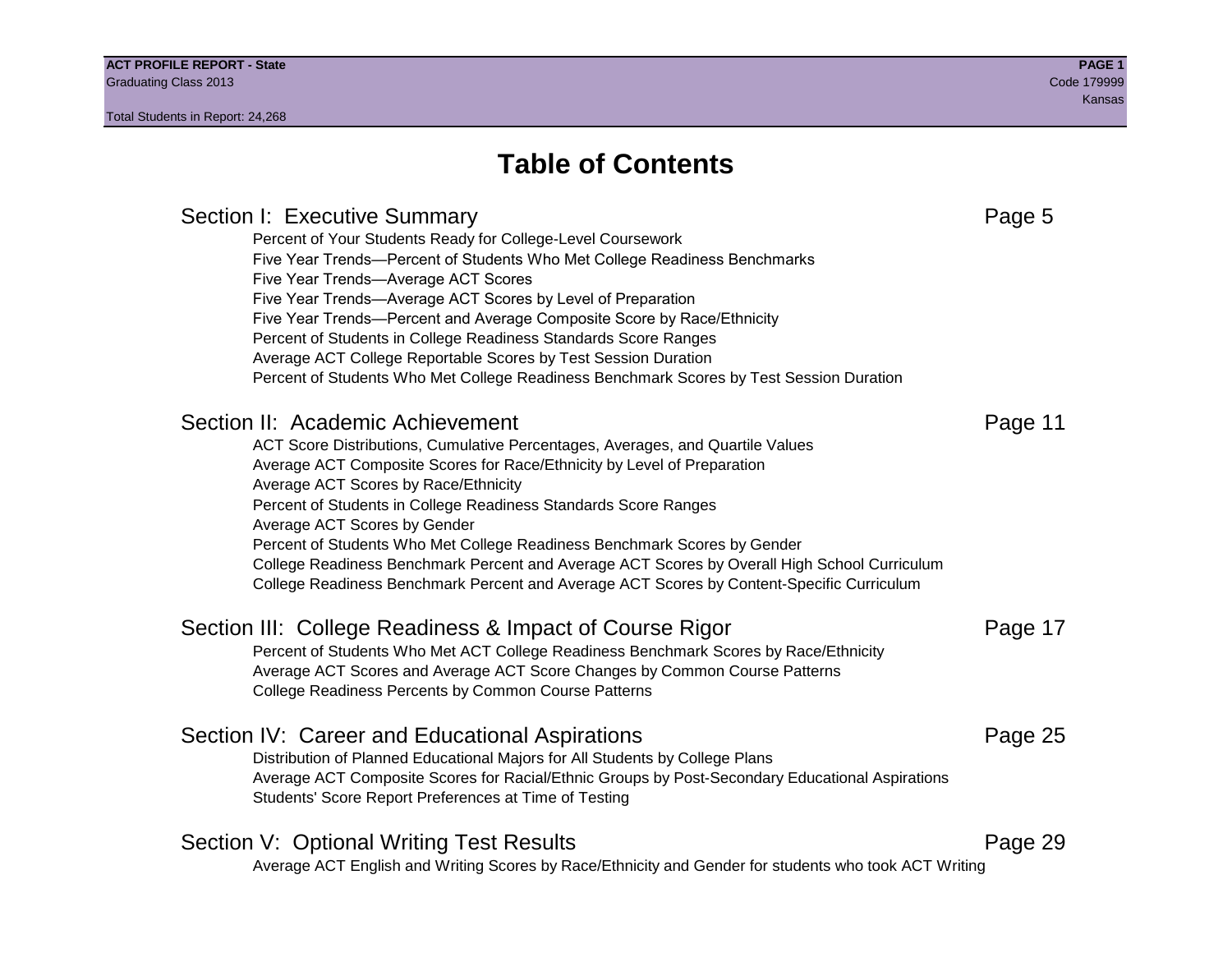This report provides information about the performance of your 2013 graduating seniors who took the ACT as sophomores, juniors, or seniors; and self-reported at the time of testing that they were scheduled to graduate in 2013. Beginning with the Graduating Class of 2013, all students whose scores are college reportable, both standard and extended time tests, are now included in the report.

This report focuses on:

**Performance** - student test performance in the context of college readiness

**Access** - number of your graduates exposed to college entrance testing and the percent of race/ethnicity participation

**Course Selection** - percent of students pursuing a core curriculum

**Course Rigor** - impact of rigorous coursework on achievement

**College Readiness** - percent of students meeting ACT College Readiness Benchmark Scores in each content area

**Awareness** - extent to which student aspirations match performance

**Articulation** - colleges and universities to which your students send test results

Each year, test data for a school, district, and the state represents a different cohort of students. ACT encourages educators to focus on trends (3, 5, 10 years), not year-to-year changes. Such changes can represent normal – even expected – fluctuations. On the other hand, trend lines offer more insight into what is happening in a school, district, or the state.

Furthermore, ACT encourages educators to measure student performance in the context of college readiness measures. The focus should be on the number and percentage of students who met or exceeded ACT's College Readiness Benchmark Scores, a measure that is much more meaningful and understandable than an average composite score for a group of students.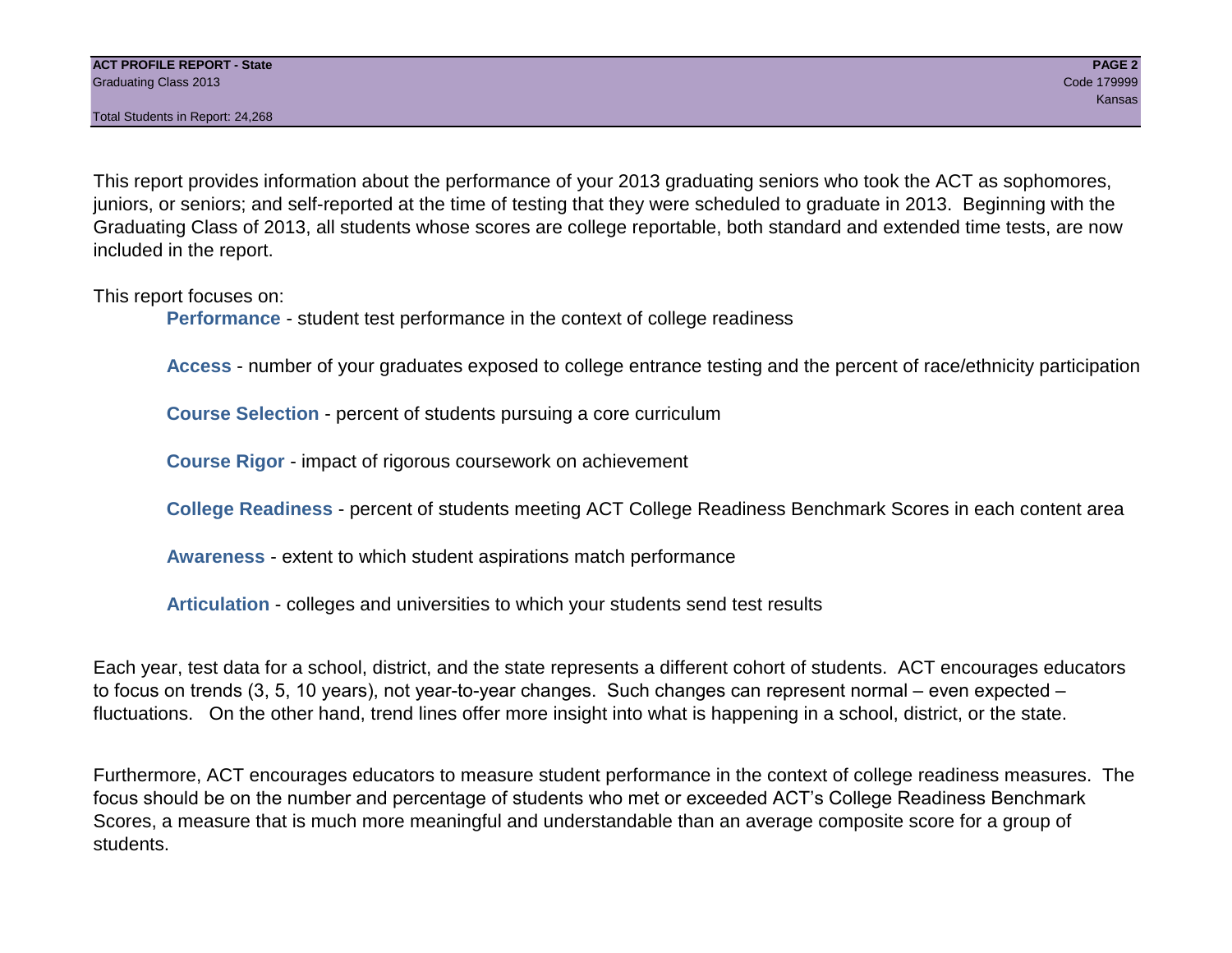# **The ACT is a curriculum-based measure of college readiness. ACT components include:**

Tests of academic achievement in English, math, reading, science, and writing (optional) High school grade and course information Student Profile Section Career Interest Inventory

# **The ACT:**

Every few years, ACT conducts the **ACT National Curriculum Survey** to ensure its curriculum-based assessment tools accurately measure the skills high school teachers teach and instructors of entry-level college courses expect. The ACT is the only college readiness test designed to reflect the results of such a survey.

ACT's **College Readiness Standards** are sets of statements intended to help students, parents and educators understand the meaning of test scores. The standards relate test scores to the types of skills needed for success in high school and beyond. They serve as a direct link between what students have learned and what they are ready to do next. The ACT is the only college readiness test for which scores can be tied directly to standards. *Connecting College Readiness Standards to the Classroom* interpretive guides can be found at www.act.org/standard/infoserv.html.

Only the ACT reports **College Readiness Benchmark Scores** – A benchmark score is the minimum score needed on an ACT subject-area test to indicate a 50% chance of obtaining a B or higher or about a 75% chance of obtaining a C or higher in the corresponding credit-bearing college courses, which include English Composition, Algebra, Social Science and Biology. These scores were empirically derived based on the actual performance of students in college. The College Readiness Benchmark Scores, updated for 2013, are:

| College Course/Course Area | <b>ACT Test</b> | <b>Benchmark Score</b> |
|----------------------------|-----------------|------------------------|
| <b>English Composition</b> | English         | 18                     |
| Algebra                    | Mathematics     | 22                     |
| <b>Social Sciences</b>     | Reading         | 22                     |
| Biology                    | Science         | 23                     |

For more information, go to www.act.org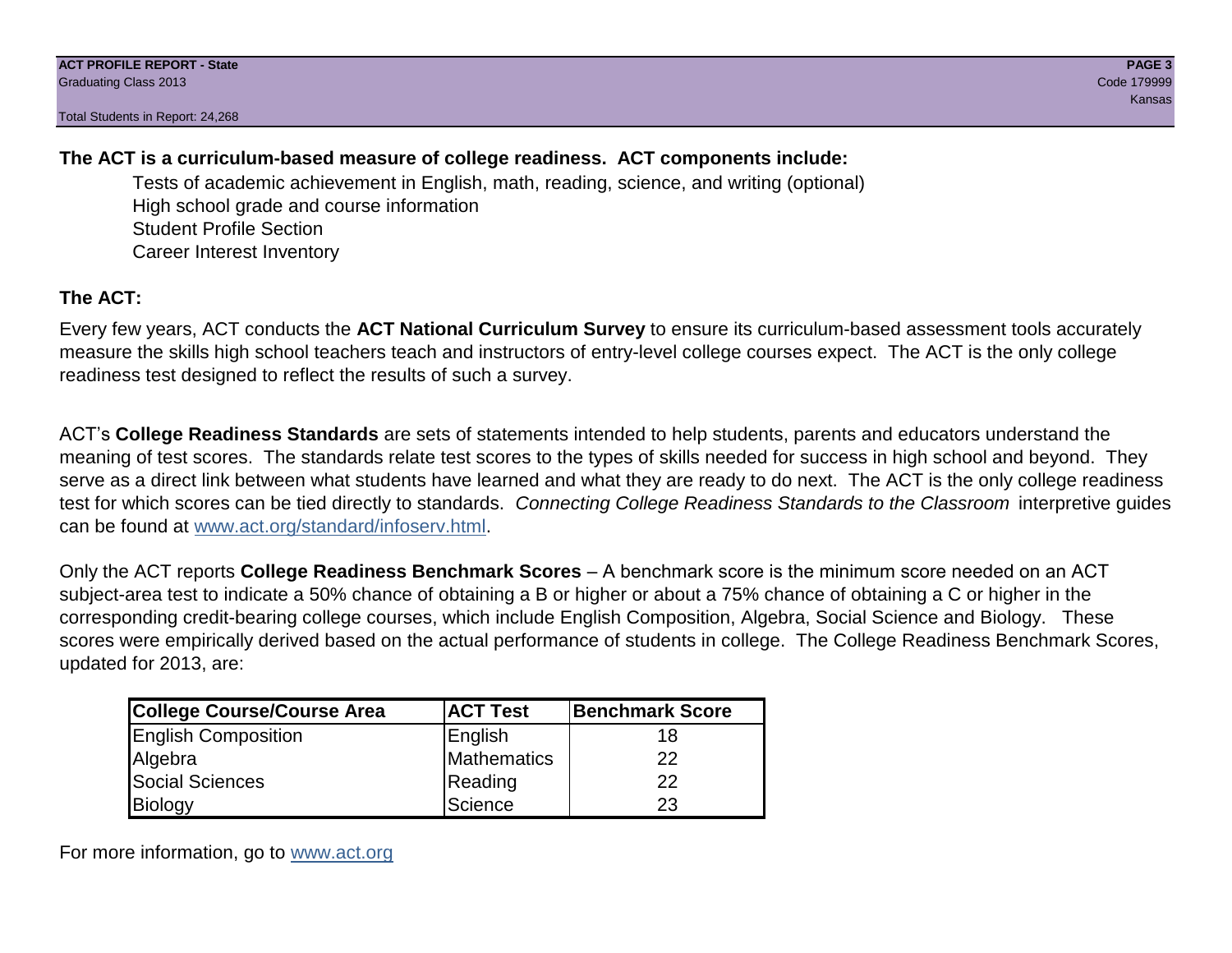# **How to Improve Scores and Increase College Readiness**

30% of your students met all four ACT College Readiness Benchmark Scores (Table 1.1). To improve students' scores and increase the percentage of students identified as college ready, ACT suggests:

PROVIDING ACCESS FOR ALL STUDENTS TO TAKE THE ACT: 24,268 of your students are included in this report (the 'cohort'). Increasing access insures that more students have the opportunity to consider college and allows the reader to use this report to evaluate how well courses and instructional programs are preparing students for college and work.

MAKING CORE CURRICULUM A PRIORITY: Emphasize the need for all students to develop college and work ready skills, regardless of postsecondary aspirations. 80% of the students in the cohort reported taking courses that would be considered 'Core or More' (Table 1.4).

MAKING SURE STUDENTS ARE TAKING THE RIGHT KINDS OF COURSES: Table 3.2 reports 5% of the cohort took less than three years of math courses. Of these students, 7% were college ready. 15% of the cohort reported taking a course sequence of Algebra I, Algebra II, and Geometry. 15% of these students were college ready. In comparison, 61% of the students who took 3 or more years of math beyond Algebra I, Algebra II, and Geometry were college ready. Getting more students ready for Algebra prior to 9th grade will increase the chances that students will be prepared for and take advanced-level math courses.

Similarly, Table 3.2 reports 11% of the cohort took less than three years of natural science courses. 19% of these students were college ready. In comparison, 46% of students who took at least three years of science coursework were college ready.

EVALUATING RIGOR OF COURSES: Table 2.6 reports the percentage of students falling in each of the ACT College Readiness Standards score ranges. For example, approximately 39% of the cohort fall into the lowest three Mathematics score ranges. To increase these students' achievement, identify the standards they should focus on next by accessing ACT's College Readiness Standards at www.act.org/standard.

PLAN GUIDANCE ACTIVITIES BASED ON STUDENTS' CAREER AND COLLEGE ASPIRATIONS: Data in Tables 4.1 and 4.2 enable the reader to determine if aspirations are consistent with academic performance and whether among students with similar aspirations, academic performance is consistent across racial/ethnic groups.

For more information on interpreting data in this report, or to learn how ACT can help your students improve their readiness for college and the workplace, contact ACT Customer Service at 319-337-1309 or customerservices@act.org.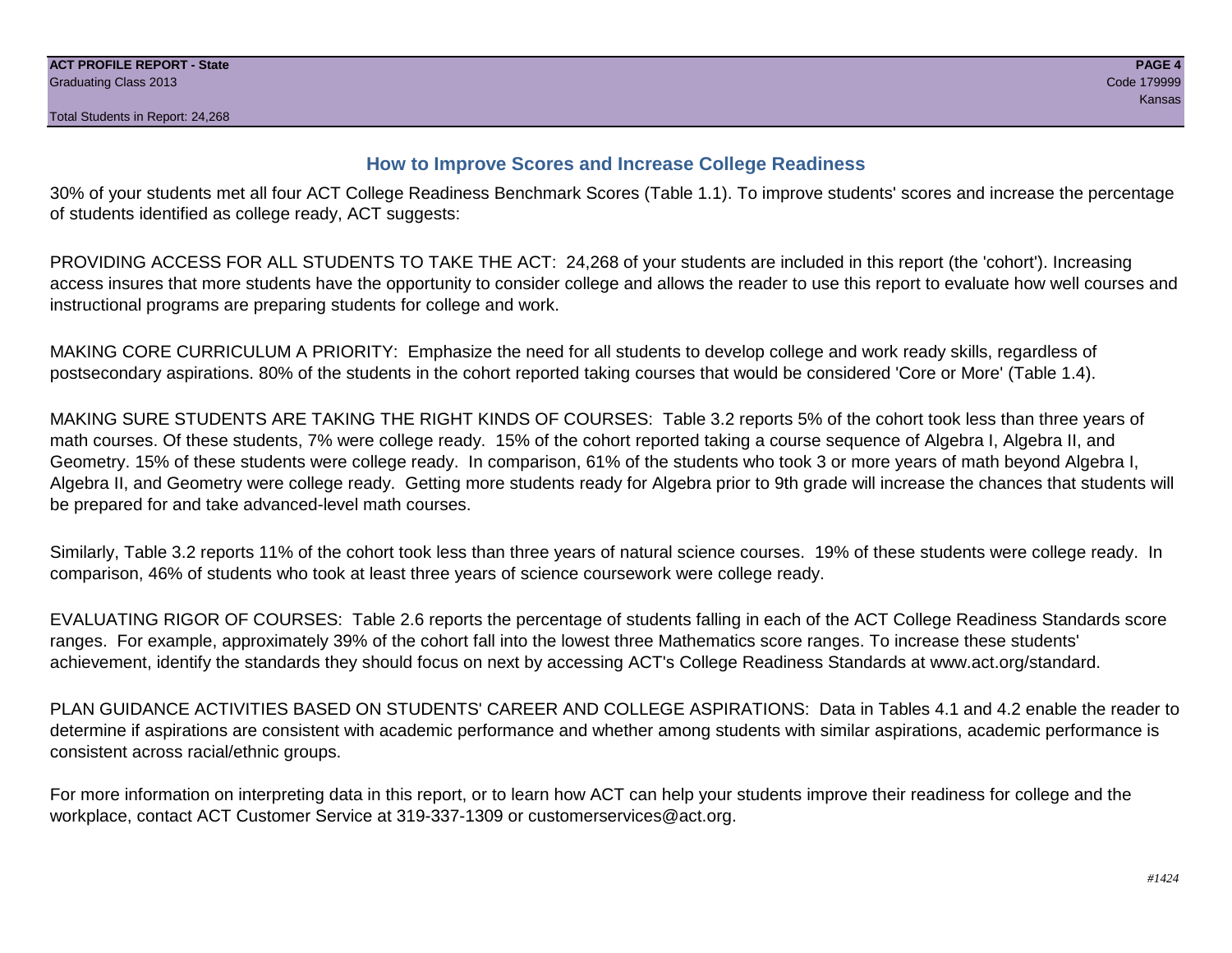**ACT PROFILE REPORT - State: SECTION I, EXECUTIVE SUMMARY PAGE 5** Graduating Class 2013 Code 179999

Total Students in Report: 24,268

ta kansas kansas kansas kansas kansas kansas kansas kansas kansas kansas kansas kansas kansas kansas kansas ka

# Section I Executive Summary

Beginning with the Graduating Class of 2013, all students whose scores are college reportable, both standard and extended time tests, are now included. Also beginning with the 2013 Graduating Class data, College Readiness Benchmarks for Reading and Science were updated to reflect the most recent college coursework research.

> To find the results of only standard time or extended time test takers, refer to Tables 1.7 and 1.8 on page 10.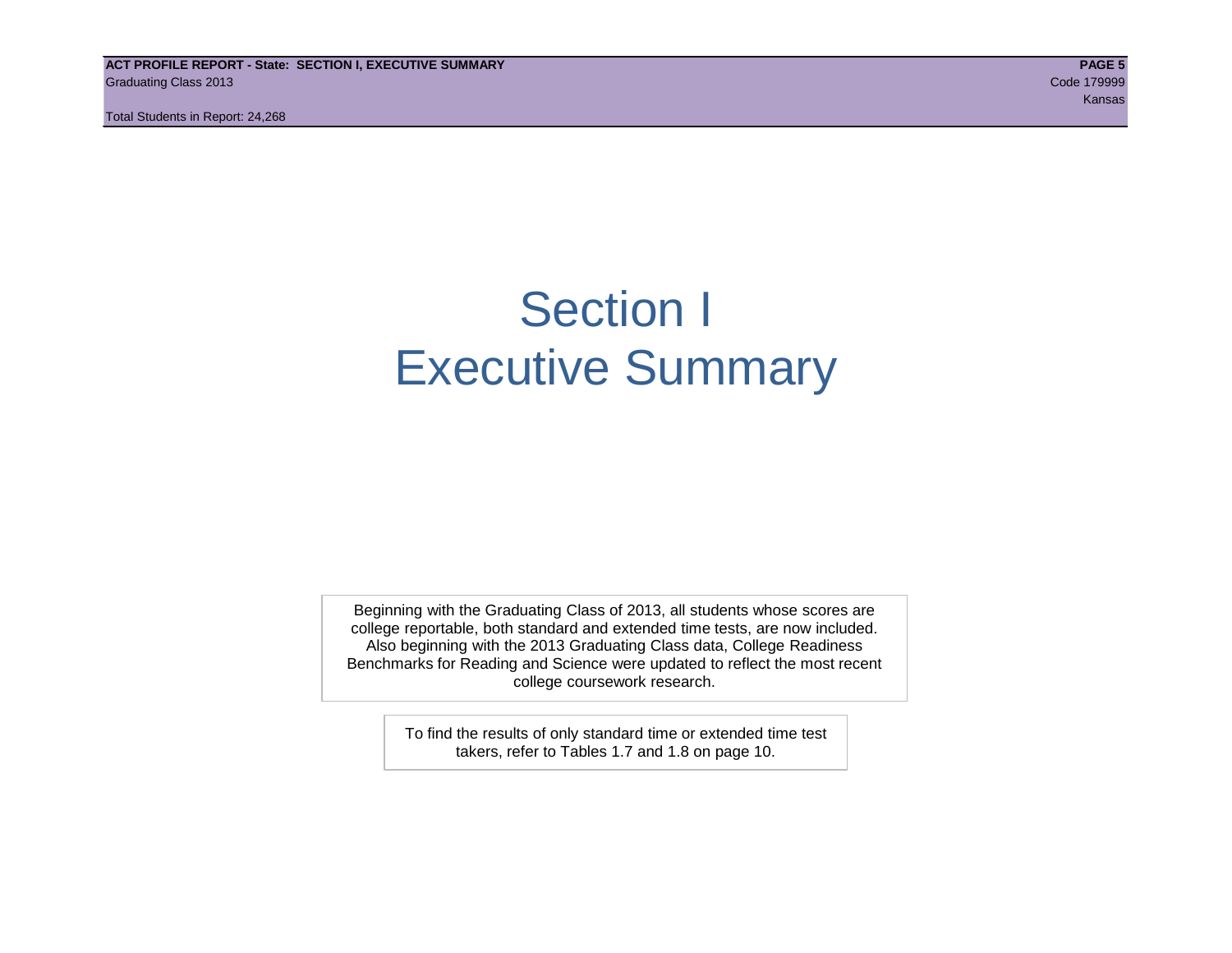#### **ACT PROFILE REPORT - State: SECTION I, EXECUTIVE SUMMARY PAGE 6** Graduating Class 2013 Code 179999

Total Students in Report: 24,268





**A benchmark score is the minimum score needed on an ACT subject-area test to indicate a 50% chance of obtaining a B or higher or about a 75% chance of obtaining a C or higher in the corresponding credit-bearing college course.**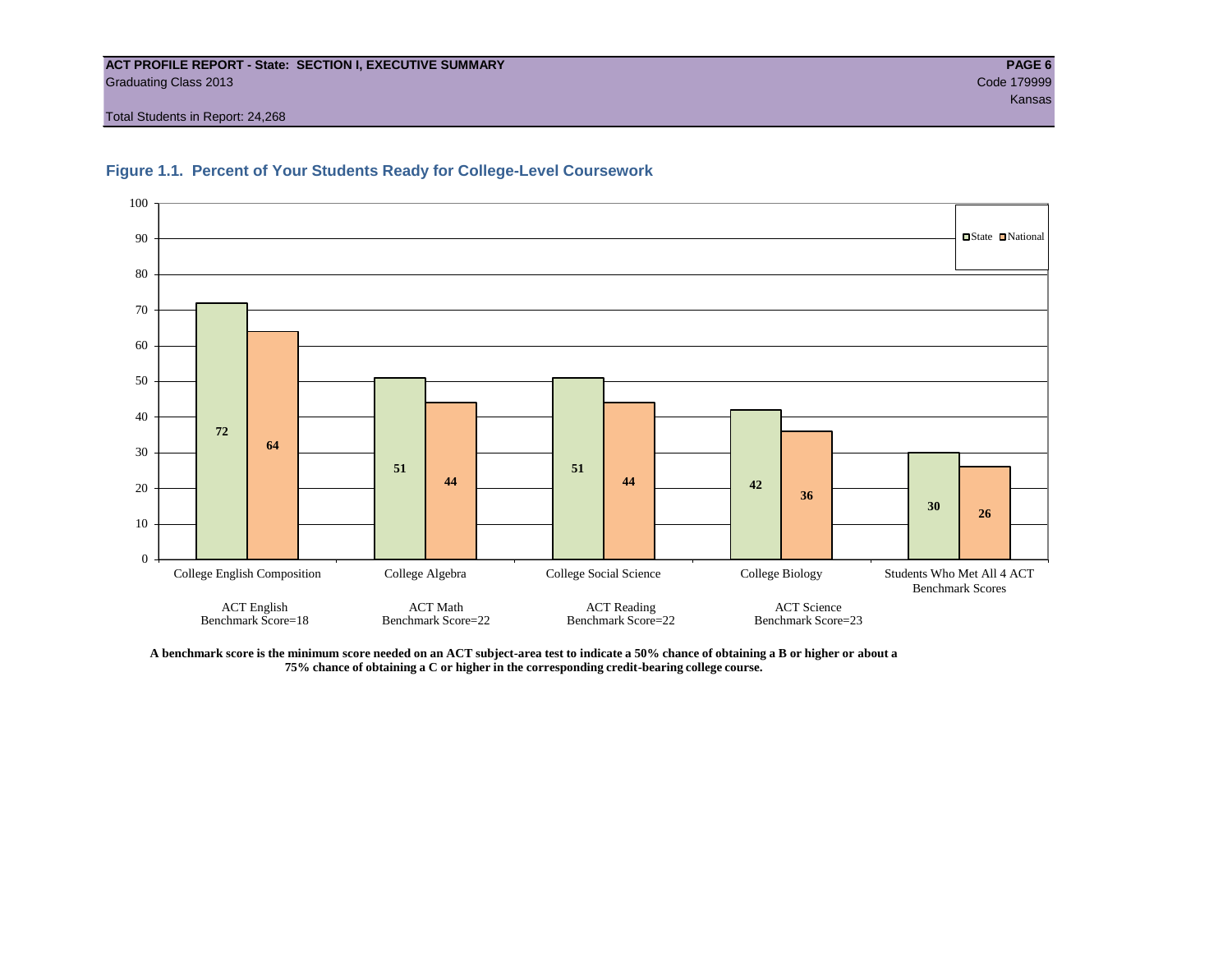#### **ACT PROFILE REPORT - State: SECTION I, EXECUTIVE SUMMARY PAGE 7** Graduating Class 2013 Code 179999

ta tana ang kabupatèn Kansas na Kabupatèn Kabupatèn Kabupatèn Kansas na Kansas na Kansas na Kansas

Total Students in Report: 24,268

|      |              | <b>Number of Students</b> | <b>Percent Who Met Benchmarks</b> |          |                    |          |              |          |                |          |                     |          |  |  |
|------|--------------|---------------------------|-----------------------------------|----------|--------------------|----------|--------------|----------|----------------|----------|---------------------|----------|--|--|
|      | Tested       |                           | <b>English</b>                    |          | <b>Mathematics</b> |          | Reading      |          | <b>Science</b> |          | <b>Met All Four</b> |          |  |  |
| Year | <b>State</b> | <b>National</b>           | <b>State</b>                      | National |                    | National | <b>State</b> | National | <b>State</b>   | National | <b>State</b>        | National |  |  |
| 2009 | 23,147       | 1,480,469                 | 74                                | 67       | 48                 | 42       | 60           | 53       | 33             | 28       | 26                  | 23       |  |  |
| 2010 | 23,342       | ,568,835                  | 74                                | 66       | 51                 | 43       | 60           | 52       | 34             | 29       | 28                  | 24       |  |  |
| 2011 | 23,628       | 1,623,112                 | 73                                | 66       | 51                 | 45       | 60           | 52       | 34             | 30       | 28                  | 25       |  |  |
| 2012 | 23,907       | 1,666,017                 | 73                                | 67       | 52                 | 46       | 60           | 52       | 35             | 31       | 29                  | 25       |  |  |
| 2013 | 24,268       | 1,799,243                 | 72                                | 64       | 51                 | 44       | 51           | 44       | 42             | 36       | 30                  | 26       |  |  |

# **Table 1.1. Five Year Trends—Percent of Students Who Met College Readiness Benchmarks**

#### **Table 1.2. Five Year Trends—Average ACT Scores**

|      |              | <b>Number of Students</b> |              | <b>Average ACT Scores</b> |                    |                 |                |                 |                |          |                  |          |  |  |
|------|--------------|---------------------------|--------------|---------------------------|--------------------|-----------------|----------------|-----------------|----------------|----------|------------------|----------|--|--|
|      |              | <b>Tested</b>             |              | <b>English</b>            | <b>Mathematics</b> |                 | <b>Reading</b> |                 | <b>Science</b> |          | <b>Composite</b> |          |  |  |
| Year | <b>State</b> | <b>National</b>           | <b>State</b> | National                  |                    | <b>National</b> | <b>State</b>   | <b>National</b> | <b>State</b>   | National | <b>State</b>     | National |  |  |
| 2009 | 23,147       | ,480,469                  | 21.4         | 20.6                      | 21.7               | 21.0            | 22.4           | 21.4            | 21.8           | 20.9     | 21.9             | 21.1     |  |  |
| 2010 | 23,342       | .568.835                  | 21.4         | 20.5                      | 21.7               | 21.0            | 22.3           | 21.3            | 21.9           | 20.9     | 22.0             | 21.0     |  |  |
| 2011 | 23,628       | .623,112                  | 21.4         | 20.6                      | 21.8               | 21.1            | 22.3           | 21.3            | 21.9           | 20.9     | 22.0             | 21.1     |  |  |
| 2012 | 23,907       | .666,017                  | 21.3         | 20.5                      | 21.8               | 21.1            | 22.3           | 21.3            | 21.7           | 20.9     | 21.9             | 21.1     |  |  |
| 2013 | 24,268       | ,799,243                  | 21.2         | 20.2                      | 21.7               | 20.9            | 22.3           | 21.1            | 21.7           | 20.7     | 21.8             | 20.9     |  |  |

### **Table 1.3. Five Year Trends—Average ACT Scores Nationwide**

|      | <b>Number of Students</b> |                | <b>Average ACT Scores</b> |         |                |                  |  |  |  |  |  |  |
|------|---------------------------|----------------|---------------------------|---------|----------------|------------------|--|--|--|--|--|--|
| Year | Tested                    | <b>English</b> | <b>Mathematics</b>        | Reading | <b>Science</b> | <b>Composite</b> |  |  |  |  |  |  |
| 2009 | ,480,469                  | 20.6           | 21.0                      | 21.4    | 20.9           | 21.1             |  |  |  |  |  |  |
| 2010 | ,568,835                  | 20.5           | 21.0                      | 21.3    | 20.9           | 21.0             |  |  |  |  |  |  |
| 2011 | ,623,112                  | 20.6           | 21.1                      | 21.3    | 20.9           | 21.1             |  |  |  |  |  |  |
| 2012 | ,666,017                  | 20.5           | 21.1                      | 21.3    | 20.9           | 21.1             |  |  |  |  |  |  |
| 2013 | 1,799,243                 | 20.2           | 20.9                      | 21.1    | 20.7           | 20.9             |  |  |  |  |  |  |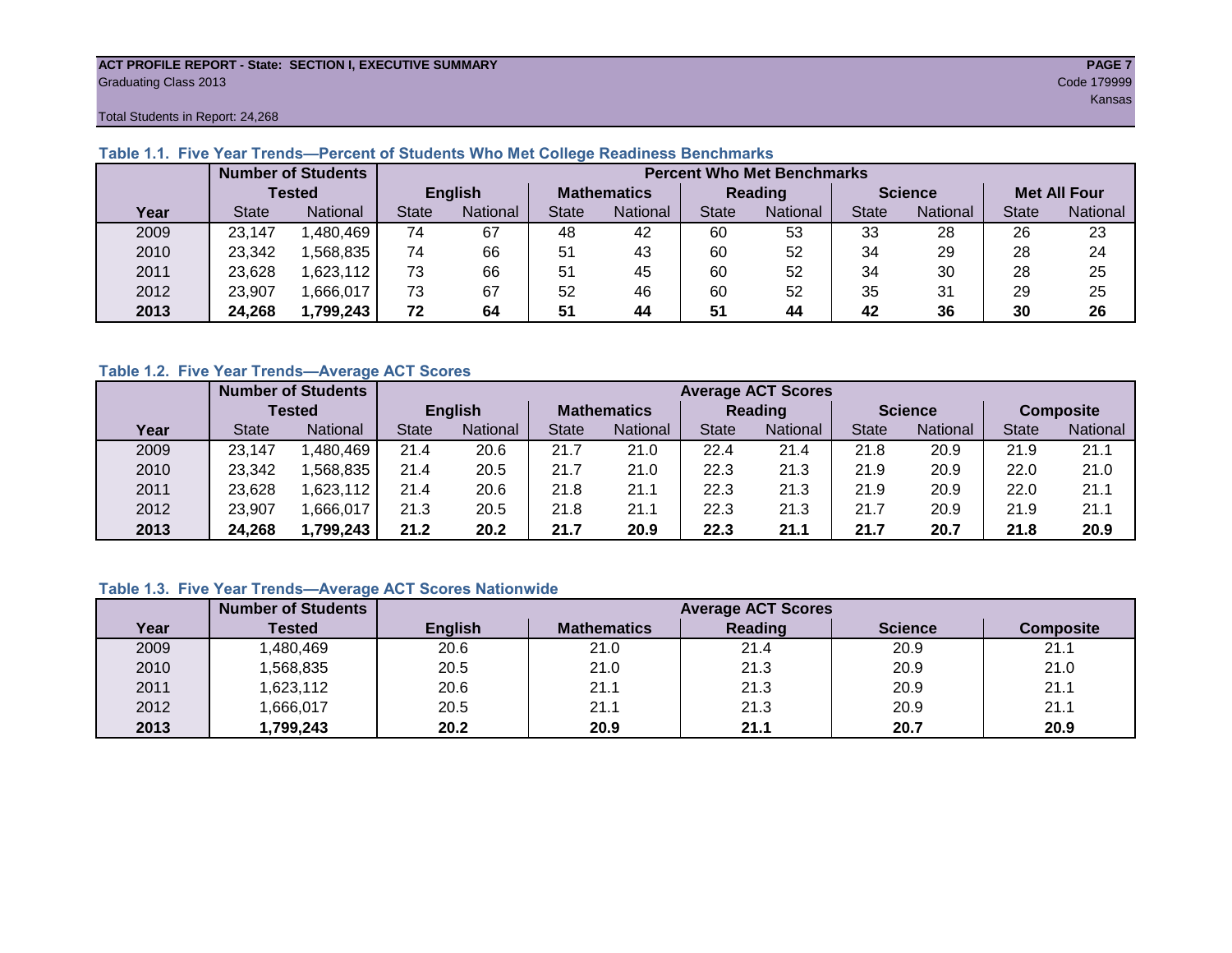#### **ACT PROFILE REPORT - State: SECTION I, EXECUTIVE SUMMARY PAGE 8** Graduating Class 2013 Code 179999

#### Total Students in Report: 24,268

|      |         | <b>Number of Students</b><br><b>Tested</b> |      | Percent <sup>2</sup> |         | <b>English</b> |         | <b>Mathematics</b> |         | <b>Reading</b> | <b>Science</b> |           | <b>Composite</b> |           |
|------|---------|--------------------------------------------|------|----------------------|---------|----------------|---------|--------------------|---------|----------------|----------------|-----------|------------------|-----------|
|      |         |                                            | Core | Less <sup>1</sup>    |         |                |         |                    |         |                |                |           |                  |           |
|      | Core or | Less than                                  | or   | than                 | Core or | Less than      | Core or | Less than          | Core or | Less than      | Core or        | Less than | Core or          | Less than |
| Year | More    | Core                                       | More | Core                 | More    | Core           | More    | Core               | More    | Core           | More           | Core      | More             | Core      |
| 2009 | 18,139  | 4,691                                      | 78   | 20                   | 22.2    | 18.6           | 22.4    | 19.2               | 23.1    | 20.1           | 22.3           | 19.6      | 22.6             | 19.5      |
| 2010 | 18,587  | 4.477                                      | 80   | 19                   | 22.2    | 18.4           | 22.4    | 19.1               | 23.0    | 19.8           | 22.5           | 19.6      | 22.6             | 19.3      |
| 2011 | 18,912  | 4.471                                      | 80   | 19                   | 22.1    | 18.5           | 22.4    | 19.2               | 22.9    | 20.0           | 22.4           | 19.6      | 22.6             | 19.5      |
| 2012 | 19,366  | 4,368                                      | 81   | 18                   | 22.0    | 18.4           | 22.4    | 19.2               | 22.9    | 19.9           | 22.3           | 19.5      | 22.5             | 19.4      |
| 2013 | 19.467  | 4,455                                      | 80   | 18                   | 22.0    | 18.0           | 22.4    | 18.9               | 22.9    | 19.6           | 22.4           | 19.3      | 22.6             | 19.1      |

# **Table 1.4. Five Year Trends—Average ACT Scores by Level of Preparation**

<sup>1</sup>"Core or More" results correspond to students taking four or more years of English AND three or more years each of math, social studies, and natural science.

 $2$ Percent of all students tested. Numbers will not add up to 100% due to student non-response.

### **Table 1.5. Five Year Trends—Percent and Average Composite Score by Race/Ethnicity**

|                                        | 2009   |      |      | 2010   |     | 2011 |        | 2012 |      |        | 2013 |      |        |     |      |
|----------------------------------------|--------|------|------|--------|-----|------|--------|------|------|--------|------|------|--------|-----|------|
|                                        | N      | $\%$ | Avg  | N      | %   | Avg  | N      | %    | Avg  | Ν      | %    | Ava  | N      | %   | Avg  |
| <b>All Students</b>                    | 23.147 | 100  | 21.9 | 23.342 | 100 | 22.0 | 23.628 | 100  | 22.0 | 23.907 | 100  | 21.9 | 24.268 | 100 | 21.8 |
| Black/African American                 | ,272   |      | 17.8 | .280   | 5   | 17.7 | 1,314  | 6    | 17.7 | .278   | 5    | 17.6 | 340, ا | 6   | 17.5 |
| American Indian/Alaska Native          | 296    |      | 20.0 | 263    |     | 20.3 | 218    |      | 20.2 | 159    |      | 20.3 | 174    |     | 19.8 |
| White                                  | 18.085 | 78   | 22.5 | 18.299 | 78  | 22.6 | 17,900 | 76   | 22.6 | 17.635 | 74   | 22.6 | 17.522 | 72  | 22.6 |
| Hispanic/Latino                        | .406   | 6.   | 19.4 | .527   |     | 19.2 | 2,076  | 9    | 19.4 | 2,367  | 10   | 19.5 | 2,686  | 11  | 19.3 |
| Asian                                  | 601    |      | 22.3 | 628    | 3   | 22.6 | 669    | 3    | 22.5 | 671    |      | 22.0 | 621    |     | 22.1 |
| Native Hawaiian/Other Pacific Islander |        |      |      | 0      | 0   |      | 17     | 0    | 18.7 | 19     |      | 20.5 | 22     | 0   | 20.5 |
| Two or more races                      | 609    |      | 20.9 | 636    | 3   | 20.8 | 777    | 3    | 21.2 | .110،  |      | 21.0 | 1,181  | 5   | 21.2 |
| Prefer not to respond/No response      | 878    |      | 21.9 | 709    | 3   | 21.4 | 657    | 3    | 22.0 | 668    |      | 22.7 | 722    |     | 21.4 |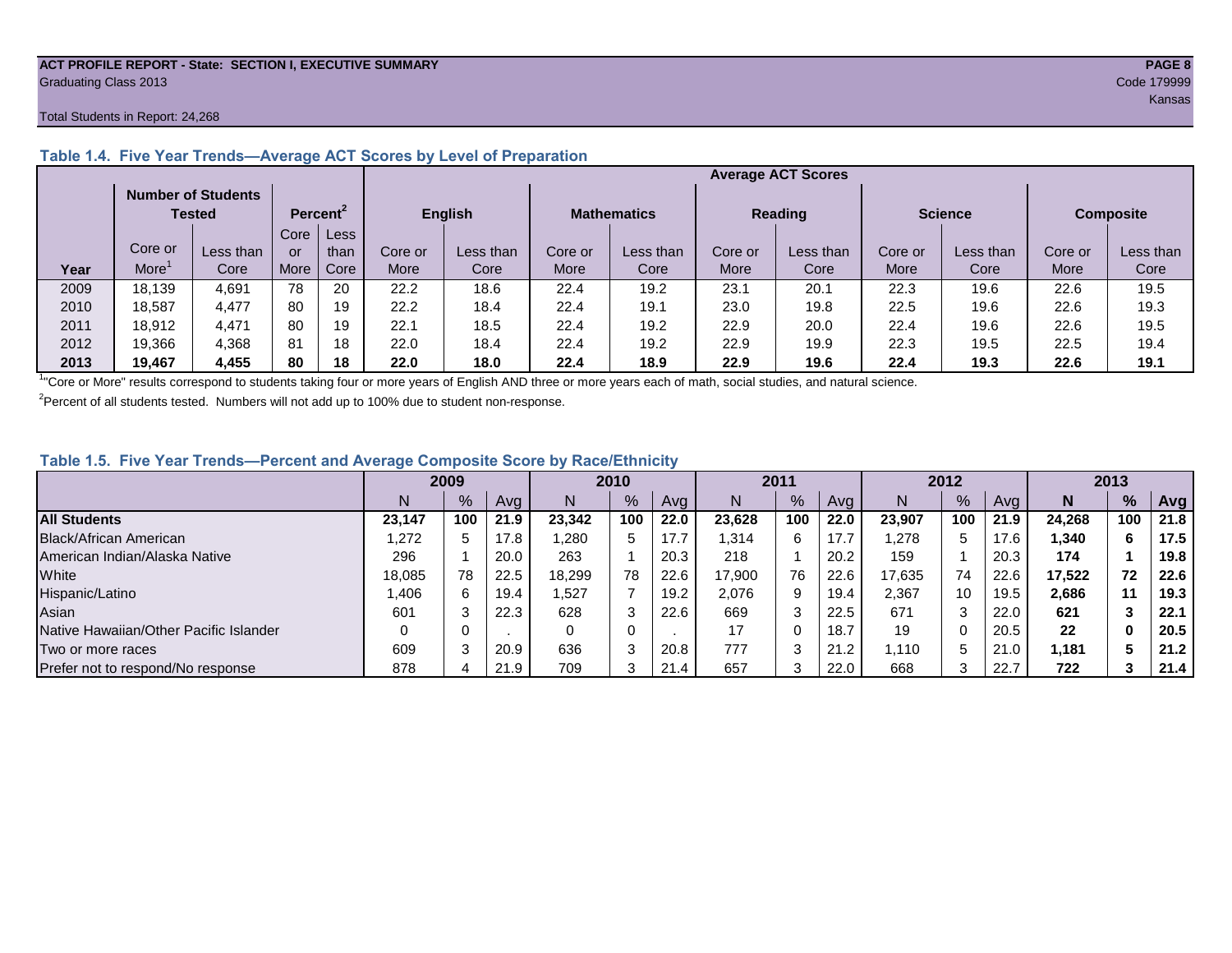#### **ACT PROFILE REPORT - State: SECTION I, EXECUTIVE SUMMARY PAGE 9 Graduating Class 2013** Code 179999

#### Total Students in Report: 24,268

#### **Table 1.6. Percent of Students in College Readiness Standards Score Ranges**

| <b>CRS</b>                 | <b>English</b>      | <b>Mathematics</b>    | <b>Reading</b>        | <b>Science</b>       |
|----------------------------|---------------------|-----------------------|-----------------------|----------------------|
| Range                      | (Benchmark = $18$ ) | (Benchmark = $22$ )   | (Benchmark = $22$ )   | $(Benchmark = 23)$   |
|                            | 100%                | 100%                  | 100%                  | 100%                 |
| $1 - 12$                   | 50%<br>13%<br>8%    | 50%<br>$0\%$<br>$1\%$ | 50%<br>$8\%$<br>4%    | 50%<br>7%<br>3%      |
|                            | $0\%$               | $0\%$                 | 0%                    | $0\%$                |
| $13 - 15$                  | 100%                | 100%                  | 100%                  | 100%                 |
|                            | 50%<br>13%<br>11%   | 50%<br>14%<br>$8\%$   | 50%<br>13%<br>10%     | 50%<br>10%<br>$6\%$  |
|                            | 0%                  | $0\%$                 | 0%                    | $0\%$                |
| 16-19                      | 100%                | 100%                  | 100%                  | 100%                 |
|                            | 50%<br>18%<br>18%   | 33%<br>31%<br>50%     | 50%<br>21%<br>20%     | 50%<br>23%<br>21%    |
|                            | 0%                  | $0\%$                 | $0\%$                 | 0%                   |
|                            | 100%                | 100%                  | 100%                  | 100%                 |
| 20-23                      | 29%<br>50%<br>25%   | $50\%$<br>23%<br>19%  | 27%<br>50%<br>24%     | 35%<br>30%<br>50%    |
|                            | 0%                  | $0\%$                 | $0\%$                 | 0%                   |
| 24-27                      | 100%                | 100%                  | 100%                  | 100%                 |
|                            | 50%<br>18%<br>16%   | 50%<br>26%<br>21%     | 50%<br>18%<br>15%     | 50%<br>25%<br>20%    |
|                            | 0%                  | $0\%$                 | $0\%$                 | 0%                   |
| 28-32                      | 100%                | 100%                  | 100%                  | 100%                 |
|                            | 50%<br>11%<br>10%   | 50%<br>$9\%$<br>$9\%$ | 50%<br>15%<br>13%     | 50%<br>$8%$<br>$8\%$ |
|                            | $0\%$               | $0\%$                 | $0\%$                 | $0\%$                |
| 33-36                      | 100%                | 100%                  | 100%                  | 100%                 |
|                            | 50%<br>5%<br>$5\%$  | 50%                   | 50%<br>$6\%$<br>$5\%$ | 50%                  |
|                            | 0%                  | $3%$<br>2%<br>$0\%$   | 0%                    | 2%<br>2%<br>$0\%$    |
|                            | 100%<br>72%         | 100%                  | 100%                  | 100%                 |
| % At or Above<br>Benchmark | 64%<br>50%          | 51%<br>44%<br>50%     | 51%<br>44%<br>50%     | 42%<br>36%<br>50%    |
|                            | $0\%$               | $0\%$                 | $0\%$                 | $0\%$                |
|                            |                     | $=$ State             | $=$ National          |                      |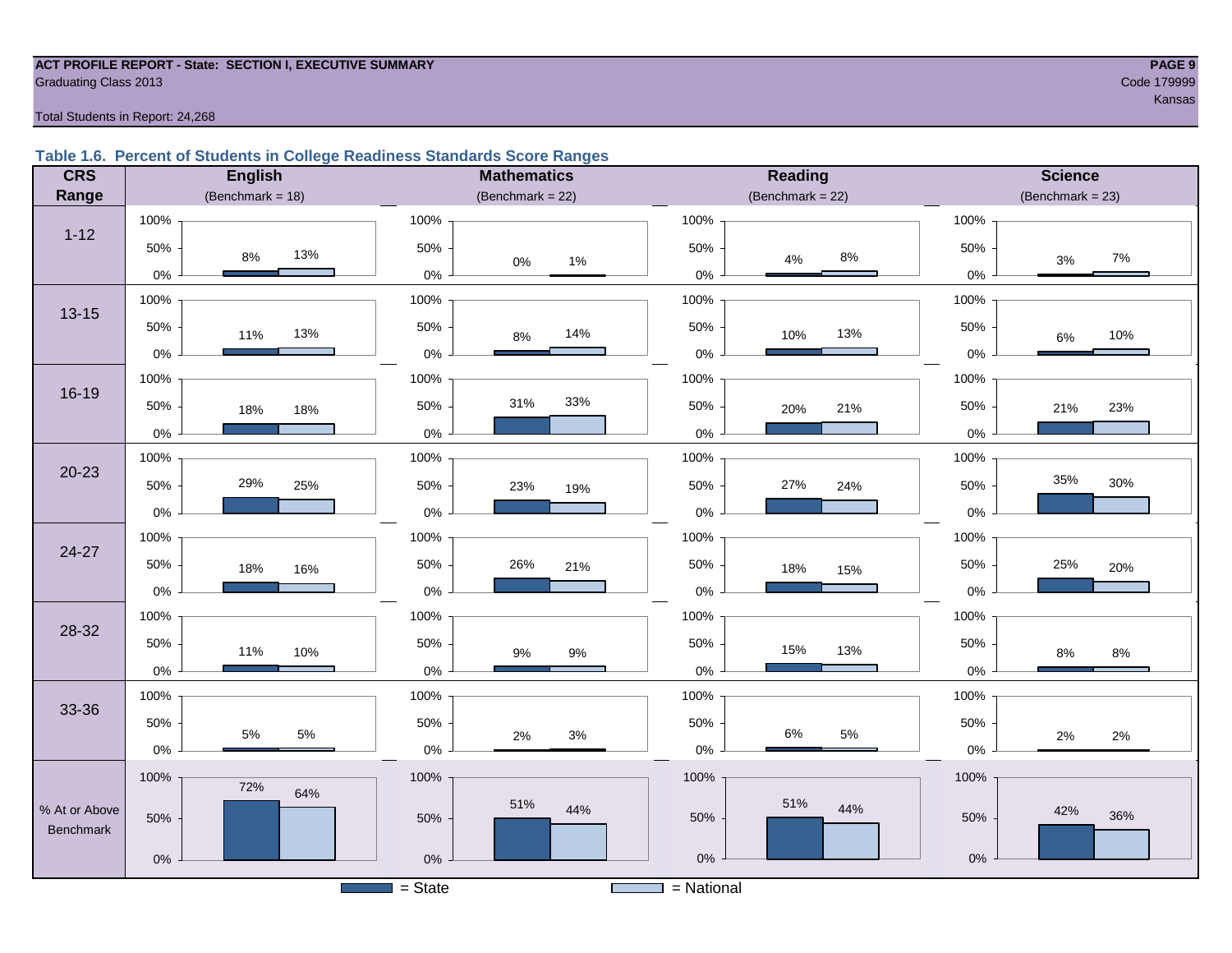#### **ACT PROFILE REPORT- State: SECTION II, ACADEMIC ACHIEVEMENT PAGE 10** Graduating Class 2013 Code 179999

Total Students in Report: 24,268

| <b>Student Group</b> | <b>Test Session</b>  |           |         | <b>Average ACT Scores</b> |             |         |         |           |  |  |  |  |  |
|----------------------|----------------------|-----------|---------|---------------------------|-------------|---------|---------|-----------|--|--|--|--|--|
|                      | <b>Duration</b>      | N         | Percent | English                   | Mathematics | Reading | Science | Composite |  |  |  |  |  |
|                      | <b>Standard Time</b> | 23,824    | 98      | 21.3                      | 21.7        | 22.3    | 21.8    | 21.9      |  |  |  |  |  |
| <b>State</b>         | <b>Extended Time</b> | 444       | 2       | 16.7                      | 18.3        | 19.3    | 18.8    | 18.4      |  |  |  |  |  |
|                      | Total                | 24,268    | 100     | 21.2                      | 21.7        | 22.3    | 21.7    | 21.8      |  |  |  |  |  |
|                      | <b>Standard Time</b> | 1,727,041 | 96      | 20.4                      | 21.0        | 21.3    | 20.9    | 21.0      |  |  |  |  |  |
| <b>National</b>      | <b>Extended Time</b> | 72,202    | 4       | 15.9                      | 17.7        | 18.1    | 17.9    | 17.5      |  |  |  |  |  |
|                      | Total                | ,799,243  | 100     | 20.2                      | 20.9        | 21.1    | 20.7    | 20.9      |  |  |  |  |  |

#### **Table 1.7. Average ACT College Reportable Scores by Test Session Duration**

#### **Table 1.8. Percent of Students Who Met College Readiness Benchmark Scores by Test Session Duration**

| <b>Student Group</b> | <b>Test Session</b>  |         | Met                |         |         |          |
|----------------------|----------------------|---------|--------------------|---------|---------|----------|
|                      | <b>Duration</b>      | English | <b>Mathematics</b> | Reading | Science | All Four |
|                      | Standard Time        | 73      | 52                 | 52      | 43      | 31       |
| <b>State</b>         | <b>Extended Time</b> | 40      | 21                 | 34      | 23      | 13       |
|                      | Total                | 72      | 51                 | 51      | 42      | 30       |
|                      | <b>Standard Time</b> | 65      | 45                 | 45      | 37      | 27       |
| <b>National</b>      | <b>Extended Time</b> | 35      | 20                 | 28      | 20      | 13       |
|                      | Total                | 64      | 44                 | 44      | 36      | 26       |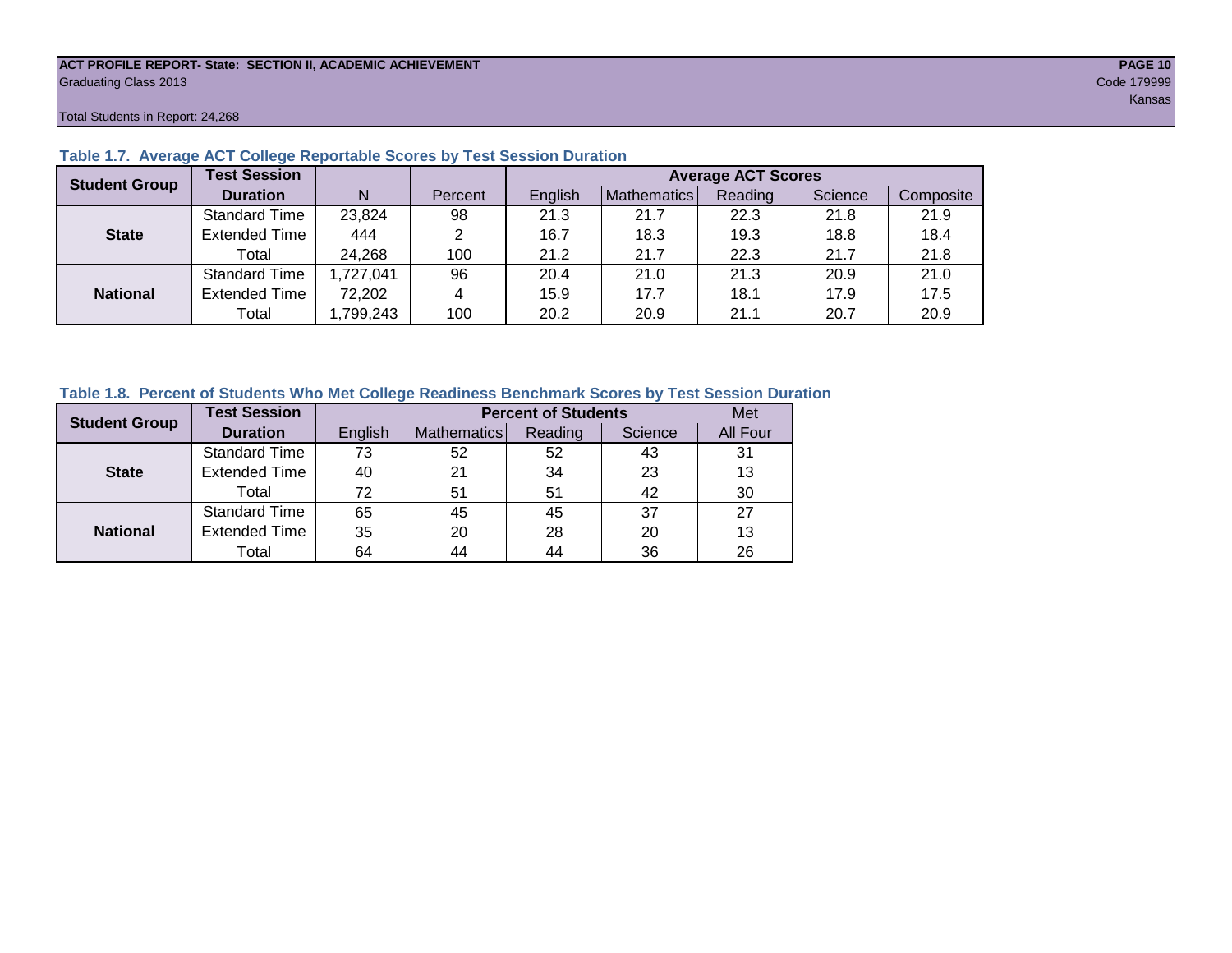# Section II Academic Achievement

Beginning with the Graduating Class of 2013, all students whose scores are college reportable, both standard and extended time tests, are now included. Also beginning with the 2013 Graduating Class data, College Readiness Benchmarks for Reading and Science were updated to reflect the most recent college coursework research.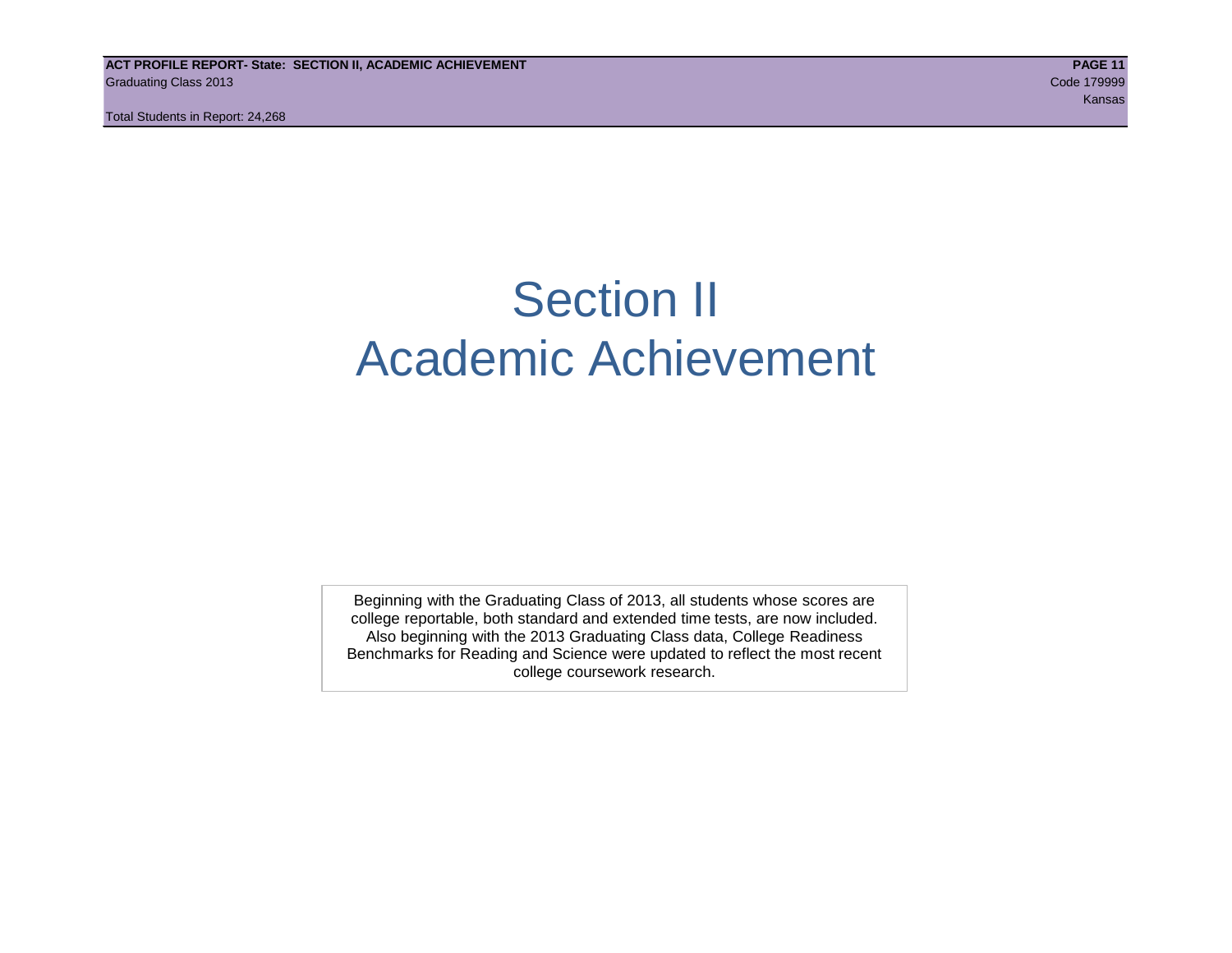#### **ACT PROFILE REPORT- State: SECTION II, ACADEMIC ACHIEVEMENT PAGE 12** er Code 179999 Code 179999 Code 179999 Code 179999 Code 179999 Code 179999 Code 179999 Code 179999 Code 179999 Code 179999 Code 179999 Code 179999 Code 179999 Code 179999 Code 179999 Code 179999 Code 179999 Code 179999 Cod

Total Students in Report: 24,268

|  | Table 2.1. ACT Score Distributions, Cumulative Percentages (CP <sup>1</sup> ), and Score Averages |  |  |  |
|--|---------------------------------------------------------------------------------------------------|--|--|--|
|  |                                                                                                   |  |  |  |

| <b>ACT Scale</b> |          | <b>English</b> |              | <b>Mathematics</b> |                | <b>Reading</b> |              | <b>Science</b> |                | Composite      |                                  |
|------------------|----------|----------------|--------------|--------------------|----------------|----------------|--------------|----------------|----------------|----------------|----------------------------------|
| <b>Score</b>     | N        | CP             | $\mathsf{N}$ | CP                 | N <sub>1</sub> | CP             | $\mathsf{N}$ | CP             | N.             | CP             | <b>ACT Scale</b><br><b>Score</b> |
| 36               | 91       | 100            | 52           | 100                | 244            | 100            | 94           | 100            | 13             | 100            | 36                               |
| 35               | 308      | 100            | 113          | 100                | 139            | 99             | 145          | 100            | 67             | 100            | 35                               |
| 34               | 353      | 98             | 218          | 99                 | 475            | 98             | 149          | 99             | 159            | 100            | 34                               |
| 33               | 450      | 97             | 202          | 98                 | 564            | 96             | 119          | 98             | 239            | 99             | 33                               |
| 32               | 352      | 95             | 249          | 98                 | 577            | 94             | 249          | $98\,$         | 348            | 98             | 32                               |
| 31               | 441      | 94             | 250          | 97                 | 852            | 92             | 306          | 97             | 392            | 97             | 31                               |
| 30               | 528      | 92             | 373          | 96                 | 665            | 88             | 439          | 96             | 562            | 95             | 30 <sub>o</sub>                  |
| 29               | 518      | 90             | 506          | 94                 | 782            | 86             | 482          | 94             | 692            | 93             | 29                               |
| 28               | 720      | 87             | 851          | 92                 | 821            | 82             | 574          | 92             | 828            | 90             | 28                               |
| 27               | 706      | 85             | 1,201        | 88                 | 830            | 79             | 833          | 89             | 1,000          | 86             | $27\,$                           |
| 26               | 1,030    | 82             | 1,617        | 83                 | 911            | 75             | 1,018        | 86             | 1,251          | 82             | $26\,$                           |
| 25               | 1,222    | 77             | 1,676        | $77\,$             | 958            | $72\,$         | 1,847        | 82             | 1,412          | 77             | 25                               |
| 24               | 1,453    | $72\,$         | 1,878        | 70                 | 1,741          | 68             | 2,267        | 74             | 1,678          | 71             | 24                               |
| 23               | 1,525    | 66             | 1,750        | 62                 | 1,346          | 61             | 1,718        | 65             | 1,789          | 64             | 23                               |
| 22               | 1,626    | 60             | 1,460        | 55                 | 1,572          | 55             | 2,245        | 58             | 1,920          | 57             | 22                               |
| 21               | 1,847    | 53             | 1,259        | 49                 | 1,951          | 49             | 2,492        | 49             | 2,065          | 49             | 21                               |
| 20               | 1,973    | 46             | 1,065        | 44                 | 1,629          | 41             | 1,930        | 38             | 1,816          | 41             | 20                               |
| 19               | 1,209    | 38             | 1,414        | 39                 | 1,400          | 34             | 1,718        | 30             | 1,623          | 33             | 19                               |
| 18               | 1,101    | 33             | 1,537        | 34                 | 1,466          | 28             | 1,566        | 23             | 1,599          | 26             | 18                               |
| 17               | 982      | 28             | 2,261        | 27                 | 945            | 22             | 863          | 17             | 1,301          | 20             | $17$                             |
| 16               | 1,188    | 24             | 2,237        | 18                 | 1,067          | 18             | 881          | 13             | 1,080          | 14             | 16                               |
| 15               | 1,239    | 19             | 1,383        | 9                  | 1,032          | 14             | 612          | $10$           | 874            | 10             | 15                               |
| 14               | 858      | 14             | 493          | 3                  | 695            | 9              | 504          | $\overline{7}$ | 677            | 6              | 14                               |
| 13               | 636      | 10             | 155          |                    | 660            | $\overline{7}$ | 413          | $\mathbf 5$    | 475            | $\overline{4}$ | 13                               |
| 12               | 480      | 8              | 43           |                    | 484            | 4              | 326          | 3              | 287            | 2              | 12                               |
| 11               | 522      | 6              | 15           |                    | 231            | $\overline{2}$ | 274          | $\overline{c}$ | 93             | $\mathbf{1}$   | 11                               |
| 10               | 438      | $\overline{4}$ | 8            |                    | 139            | 1              | 115          | 1              | 20             | 1              | 10                               |
| 9                | 229      | $\overline{2}$ |              |                    | 47             |                | 54           | 1              | 5              | 1              | $\boldsymbol{9}$                 |
| 8                | 150      |                |              |                    | 19             |                | 23           |                | 1              |                | 8                                |
| $\overline{7}$   | 67       |                | $\Omega$     |                    | 14             |                | 6            |                | $\overline{2}$ |                | $\overline{7}$                   |
| 6                | 19       |                | $\Omega$     |                    | 8              |                | 3            |                | $\mathbf 0$    |                | 6                                |
| 5                | 3        |                | $\mathbf 0$  |                    |                |                |              |                | $\mathbf 0$    |                | 5                                |
| 4                | 3        |                | $\pmb{0}$    |                    |                |                |              |                | $\mathbf 0$    |                |                                  |
| 3                | 1        |                | $\mathbf 0$  |                    |                |                |              | 1              | $\mathbf 0$    |                | 3                                |
| $\overline{2}$   | 0        |                | 0            |                    | 0              |                | 0            | 1              | $\mathbf 0$    |                | $\overline{2}$                   |
|                  | $\Omega$ | $\overline{1}$ | $\Omega$     |                    | $\overline{1}$ | 1              | $\Omega$     | $\overline{1}$ | $\Omega$       |                | Avg (SD)                         |
| Avg (SD)         |          | 21.2(6.1)      |              | 21.7(4.9)          |                | 22.3(6.0)      |              | 21.7(4.8)      |                | 21.8(4.9)      |                                  |

<sup>1</sup>CP is the cumulative percent of students at or below a score point.

Note: Shaded portions of columns identify the students who met/exceeded the ACT College Readiness Benchmark Scores.

ta tanggal sa kabupatèn Kansas di Kabupatèn Kabupatèn Kabupatèn Kansas Kansas Kansas Kansas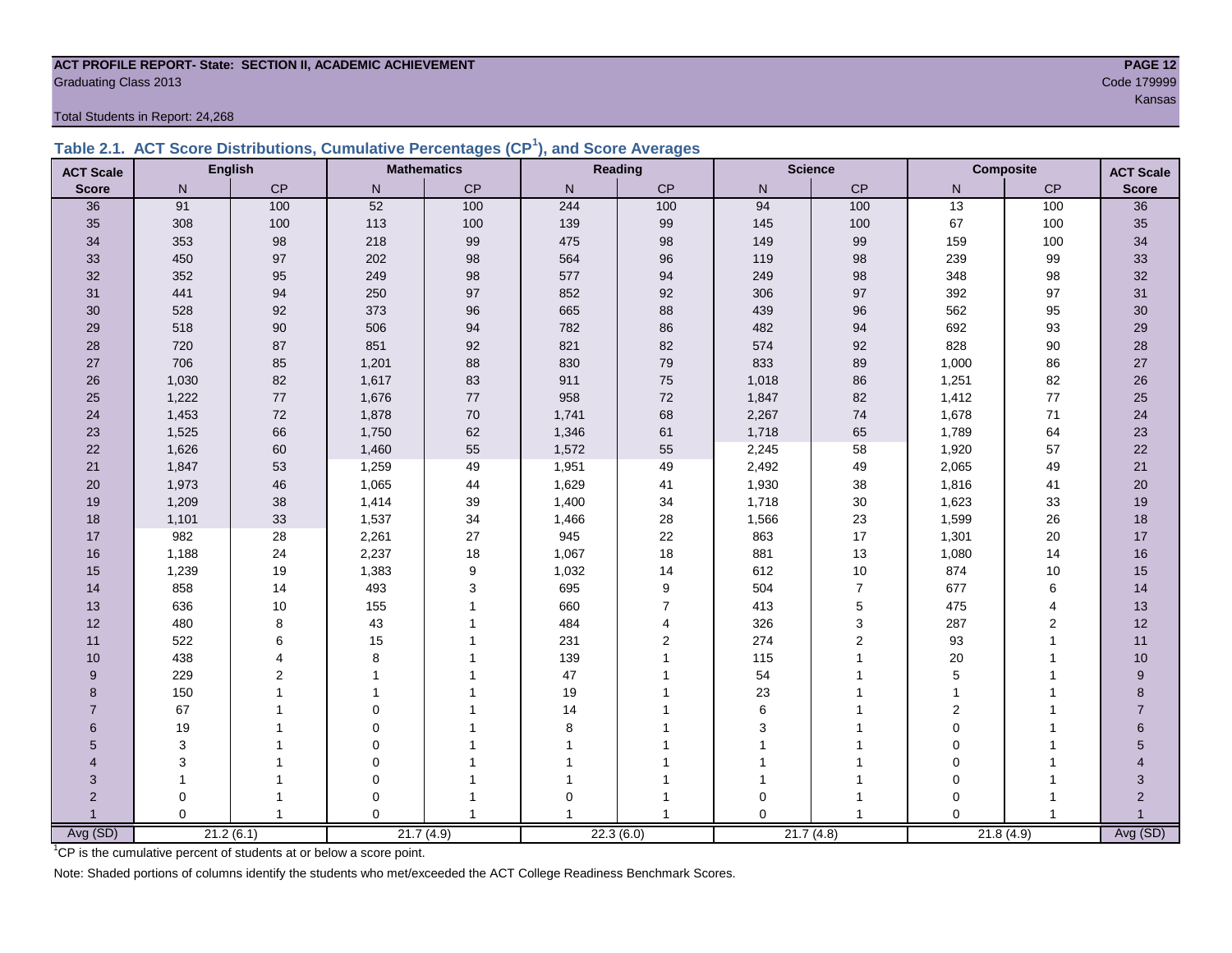#### **ACT PROFILE REPORT- State: SECTION II, ACADEMIC ACHIEVEMENT PAGE 13 Graduating Class 2013** Code 179999

#### Total Students in Report: 24,268

|                  |                         | <b>English</b> |                          |     | <u>annanaan : o : o : o o maag o o   o : .</u> |                | Reading                | $\mu$ and calced it is easy to | <b>Mathematics</b> |                                  |           |                                               |                                               |                |                  |
|------------------|-------------------------|----------------|--------------------------|-----|------------------------------------------------|----------------|------------------------|--------------------------------|--------------------|----------------------------------|-----------|-----------------------------------------------|-----------------------------------------------|----------------|------------------|
| <b>ACT Scale</b> | <b>Usage/ Mechanics</b> |                | <b>Rhetorical Skills</b> |     | <b>Social Studies/</b><br><b>Sciences</b>      |                | <b>Arts/Literature</b> |                                |                    | <b>Pre/Elementary</b><br>Algebra |           | <b>Algebra/ Coordinate</b><br><b>Geometry</b> | <b>Plane Geometry/</b><br><b>Trigonometry</b> |                | <b>ACT Scale</b> |
| <b>Score</b>     | N                       | <b>CP</b>      | N                        | CP  | N.                                             | <b>CP</b>      | N.                     | <b>CP</b>                      | N.                 | <b>CP</b>                        | N.        | <b>CP</b>                                     | N.                                            | <b>CP</b>      | <b>Score</b>     |
| 18               | 822                     | 100            | 460                      | 100 | 686                                            | 100            | 888                    | 100                            | 1,023              | 100                              | 122       | 100                                           | 156                                           | 100            | 18               |
| 17               | 1,207                   | 97             | 268                      | 98  | 1,438                                          | 97             | 1,154                  | 96                             | 1.098              | 96                               | 244       | 99                                            | 65                                            | 99             | 17               |
| 16               | 1,025                   | 92             | 1,368                    | 97  | 1,542                                          | 91             | 1,523                  | 92                             | 1,034              | 91                               | 523       | 98                                            | 838                                           | 99             | 16               |
| 15               | 996                     | 87             | 1,627                    | 91  | 1,513                                          | 85             | 1,619                  | 85                             | 1,740              | 87                               | 1,384     | 96                                            | 1,461                                         | 96             | 15               |
| 14               | 1,426                   | 83             | 1.939                    | 85  | 1.733                                          | 79             | 1.884                  | 79                             | 1.809              | 80                               | 2.127     | 91                                            | 2,076                                         | 90             | 14               |
| 13               | 1,426                   | 77             | 2,239                    | 77  | 2,268                                          | 72             | 1,957                  | 71                             | 2,560              | 72                               | 3,288     | 82                                            | 2,157                                         | 81             | 13               |
| 12               | 1,904                   | 72             | 3,127                    | 67  | 2,861                                          | 62             | 2,179                  | 63                             | 2,568              | 62                               | 2,884     | 68                                            | 3,839                                         | 72             | 12               |
| 11               | 2,784                   | 64             | 2,571                    | 55  | 2,411                                          | 50             | 2,764                  | 54                             | 2,749              | 51                               | 3,119     | 56                                            | 2,455                                         | 56             | 11               |
| 10               | 2,880                   | 52             | 2,556                    | 44  | 2,347                                          | 40             | 2,364                  | 42                             | 2,122              | 40                               | 3,757     | 44                                            | 2,826                                         | 46             | 10               |
| 9                | 2,500                   | 40             | 2,687                    | 33  | 2,230                                          | 31             | 1.848                  | 33                             | 1,735              | 31                               | 2,470     | 28                                            | 3,408                                         | 35             | $9\,$            |
| 8                | 1.871                   | 30             | 1.997                    | 22  | 1,851                                          | 22             | 2.075                  | 25                             | 2,283              | 24                               | 2,148     | 18                                            | 2,272                                         | 21             | 8                |
|                  | 1.770                   | 22             | 1,231                    | 14  | 1.741                                          | 14             | 1,474                  | 17                             | 2,089              | 15                               | 989       | 9                                             | 1.343                                         | 11             |                  |
| 6                | 1,288                   | 15             | 819                      | 9   | 825                                            | $\overline{7}$ | 1,141                  | 10                             | 874                | 6                                | 612       | 5                                             | 710                                           | 6              | 6                |
| 5                | 1,194                   | 10             | 731                      | 6   | 498                                            | 3              | 865                    | 6                              | 381                | $\overline{2}$                   | 300       | $\overline{2}$                                | 229                                           | 3              | 5                |
| 4                | 648                     | 5              | 430                      | 3   | 186                                            |                | 359                    | 2                              | 144                |                                  | 144       | 1                                             | 266                                           | $\overline{2}$ | 4                |
| 3                | 379                     | 2              | 185                      | -1  | 77                                             |                | 127                    | $\mathbf{1}$                   | 43                 |                                  | 121       | 1                                             | 52                                            |                | 3                |
| 2                | 137                     |                | 30                       |     | 43                                             |                | 45                     | 1                              | 13                 |                                  | 6         | 1                                             | 73                                            |                | $\mathcal{P}$    |
|                  | 11                      | $\overline{ }$ | 3                        |     | 18                                             |                | $\overline{2}$         | $\overline{ }$                 | 3                  |                                  | 30        | 1                                             | 42                                            |                |                  |
| Avg (SD)         | 10.5(3.8)               |                | 11.0(3.2)                |     | 11.4(3.4)                                      |                | 11.2(3.6)              |                                | 11.4(3.4)          |                                  | 11.0(2.7) |                                               | 10.8(2.8)                                     |                | Avg (SD)         |

**Table 2.2. ACT Subscore Distributions, Cumulative Percentages (CP<sup>1</sup> ), and Subscore Averages**

<sup>1</sup>CP is the cumulative percent of students at or below a score point.

#### **Table 2.3. ACT Score Quartile Values**

| <b>Quartile</b>      | Enalish | <b>Mathematics</b> | Reading  | <b>Science</b>      | Composite |
|----------------------|---------|--------------------|----------|---------------------|-----------|
| Q3 (75th Percentile) | 25      | 25                 | 26       | 25                  | 25        |
| Q2 (50th Percentile) |         | ົ<br>--            | nr<br>∠∠ | $\sim$<br><u>__</u> | nn<br>--  |
| Q1 (25th Percentile) |         |                    |          | 19                  | 18        |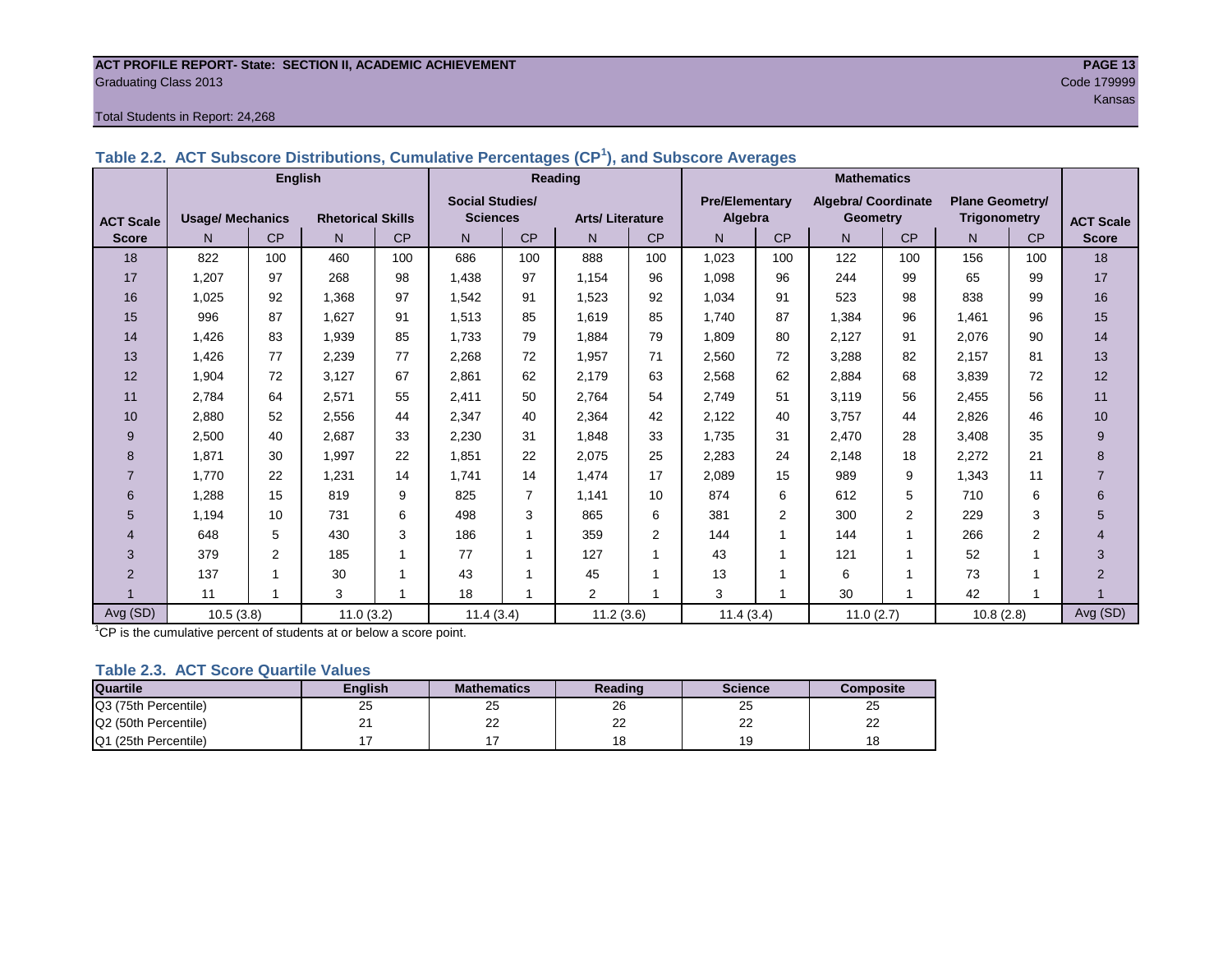#### **Table 2.4. Average ACT Composite Scores for Race/Ethnicity by Level of Preparation**

| <b>Student</b>  |                                 | <b>Number of Students</b> | <b>Percent Taking</b>     |                     | <b>Average ACT Composite Score</b> |
|-----------------|---------------------------------|---------------------------|---------------------------|---------------------|------------------------------------|
| <b>Group</b>    | <b>Race/Ethnicity</b>           | <b>Tested</b>             | Core or More <sup>1</sup> | <b>Core or More</b> | <b>Less Than Core</b>              |
|                 | <b>All Students</b>             | 24,268                    | 80                        | 22.6                | 19.1                               |
|                 | <b>Black/African American</b>   | 1,340                     | 69                        | 18.4                | 15.6                               |
|                 | American Indian/Alaska Native   | 174                       | 72                        | 20.8                | 17.5                               |
|                 | White                           | 17,522                    | 82                        | 23.2                | 20.1                               |
| <b>State</b>    | Hispanic/Latino                 | 2,686                     | 76                        | 20.1                | 16.7                               |
|                 | Asian                           | 621                       | 83                        | 22.8                | 19.1                               |
|                 | Native Hawaiian/Other Pac. Isl. | 22                        | 86                        | 21.3                | 15.3                               |
|                 | I Two or more races             | 1,181                     | 79                        | 21.9                | 18.8                               |
|                 | Prefer not/No Response          | 722                       | 67                        | 23.0                | 19.0                               |
|                 | <b>All Students</b>             | 1,799,243                 | 74                        | 21.7                | 18.7                               |
|                 | Black/African American          | 239,598                   | 69                        | 17.5                | 15.6                               |
|                 | American Indian/Alaska Native   | 14,217                    | 62                        | 19.1                | 16.5                               |
|                 | <b>White</b>                    | 1,034,712                 | 76                        | 22.9                | 20.0                               |
| <b>National</b> | Hispanic/Latino                 | 259,741                   | 72                        | 19.5                | 17.2                               |
|                 | Asian                           | 71,677                    | 81                        | 24.1                | 21.5                               |
|                 | Native Hawaiian/Other Pac. Isl. | 4,772                     | 71                        | 20.5                | 17.5                               |
|                 | Two or more races               | 64,221                    | 74                        | 21.9                | 19.2                               |
|                 | Prefer not/No Response          | 110,305                   | 58                        | 22.4                | 18.4                               |

<sup>1</sup>"Core or More" results correspond to students taking four or more years of English AND three or more years each of math, social studies, and natural science.

#### **Table 2.5. Average ACT Scores by Race/Ethnicity**

| <b>Student</b>  |                                 |                |                    |                |                |                  |
|-----------------|---------------------------------|----------------|--------------------|----------------|----------------|------------------|
| Group           | <b>Race/Ethnicity</b>           | <b>English</b> | <b>Mathematics</b> | <b>Reading</b> | <b>Science</b> | <b>Composite</b> |
|                 | <b>All Students</b>             | 21.2           | 21.7               | 22.3           | 21.7           | 21.8             |
|                 | Black/African American          | 16.3           | 17.9               | 17.6           | 17.8           | 17.5             |
|                 | American Indian/Alaska Native   | 18.6           | 19.6               | 20.1           | 20.5           | 19.8             |
|                 | White                           | 22.2           | 22.3               | 23.1           | 22.5           | 22.6             |
| <b>State</b>    | Hispanic/Latino                 | 18.1           | 19.5               | 19.6           | 19.4           | 19.3             |
|                 | Asian                           | 20.9           | 23.5               | 21.6           | 22.0           | 22.1             |
|                 | Native Hawaiian/Other Pac. Isl. | 19.0           | 20.4               | 20.9           | 20.8           | 20.5             |
|                 | Two or more races               | 20.5           | 20.9               | 21.8           | 21.1           | 21.2             |
|                 | Prefer not/No Response          | 20.6           | 21.3               | 22.1           | 21.3           | 21.4             |
|                 | <b>All Students</b>             | 20.2           | 20.9               | 21.1           | 20.7           | 20.9             |
|                 | <b>Black/African American</b>   | 15.7           | 17.2               | 17.0           | 16.9           | 16.9             |
|                 | American Indian/Alaska Native   | 16.6           | 18.2               | 18.3           | 18.3           | 18.0             |
|                 | White                           | 21.8           | 21.9               | 22.6           | 22.0           | 22.2             |
| <b>National</b> | Hispanic/Latino                 | 17.7           | 19.3               | 18.9           | 18.8           | 18.8             |
|                 | Asian                           | 22.5           | 25.0               | 22.9           | 23.1           | 23.5             |
|                 | Native Hawaiian/Other Pac. Isl. | 18.6           | 20.1               | 19.5           | 19.5           | 19.5             |
|                 | Two or more races               | 20.6           | 20.9               | 21.6           | 20.9           | 21.1             |
|                 | Prefer not/No Response          | 20.0           | 20.8               | 21.0           | 20.5           | 20.7             |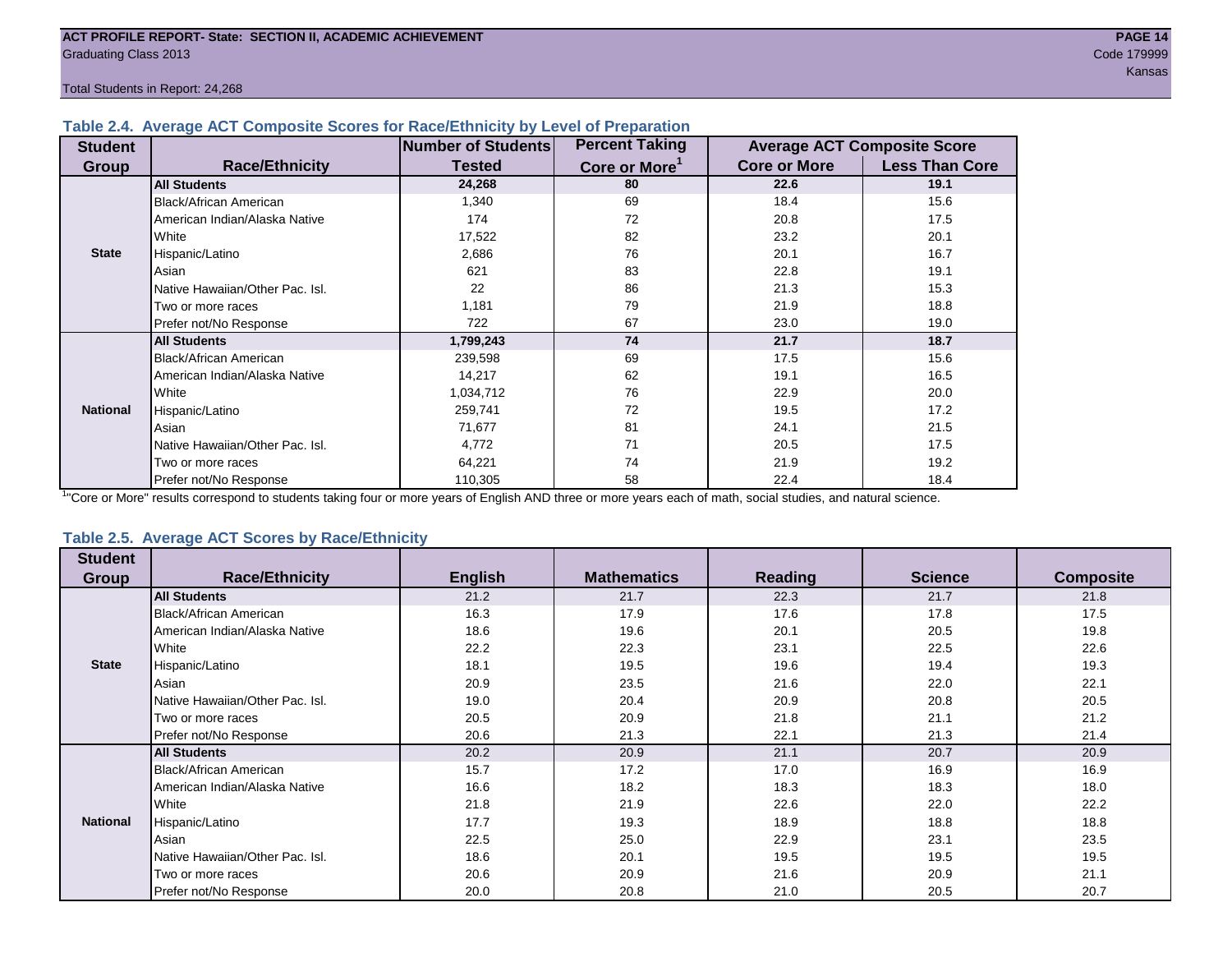#### **ACT PROFILE REPORT- State: SECTION II, ACADEMIC ACHIEVEMENT PAGE 15** Graduating Class 2013 Code 179999

Total Students in Report: 24,268

| <b>Student</b>  | <b>CRS</b> |         | <b>English</b> |         | <b>Mathematics</b> |         | <b>Reading</b> | <b>Science</b> |    |  |
|-----------------|------------|---------|----------------|---------|--------------------|---------|----------------|----------------|----|--|
| Group           | Range      | N       | %              | N       | %                  | N       | %              | N              | %  |  |
|                 | 33 to 36   | 1,202   | 5              | 585     | 2                  | 1,422   | 6              | 507            | 2  |  |
|                 | 28 to 32   | 2,559   | 11             | 2,229   | 9                  | 3,697   | 15             | 2,050          | 8  |  |
|                 | 24 to 27   | 4,411   | 18             | 6,372   | 26                 | 4,440   | 18             | 5,965          | 25 |  |
| <b>State</b>    | 20 to 23   | 6,971   | 29             | 5,534   | 23                 | 6,498   | 27             | 8,385          | 35 |  |
|                 | 16 to 19   | 4,480   | 18             | 7,449   | 31                 | 4,878   | 20             | 5,028          | 21 |  |
|                 | 13 to 15   | 2,733   | 11             | 2,031   | 8                  | 2,387   | 10             | 1,529          | 6  |  |
|                 | 01 to 12   | 1,912   | 8              | 68      | 0                  | 946     | 4              | 804            | 3  |  |
|                 | 33 to 36   | 81,846  | 5              | 51,648  | 3                  | 89,731  | 5              | 36,033         | 2  |  |
|                 | 28 to 32   | 175,672 | 10             | 156,561 | 9                  | 239,643 | 13             | 138,865        | 8  |  |
|                 | 24 to 27   | 291,095 | 16             | 385,102 | 21                 | 277,723 | 15             | 364,600        | 20 |  |
| <b>National</b> | 20 to 23   | 447,398 | 25             | 343,822 | 19                 | 424,936 | 24             | 542,531        | 30 |  |
|                 | 16 to 19   | 327,718 | 18             | 590,816 | 33                 | 384,706 | 21             | 413,107        | 23 |  |
|                 | 13 to 15   | 242,064 | 13             | 258,384 | 14                 | 240,069 | 13             | 183,840        | 10 |  |
|                 | 01 to 12   | 233,450 | 13             | 12,910  |                    | 142,435 | 8              | 120,267        |    |  |

#### **Table 2.6. Percent of Students in College Readiness Standards (CRS) Score Ranges**

#### **Table 2.7. Average ACT Scores by Gender**

| <b>Student Group</b> | <b>Gender</b> |         |         | <b>Average ACT Scores</b> |             |         |         |           |  |  |  |  |
|----------------------|---------------|---------|---------|---------------------------|-------------|---------|---------|-----------|--|--|--|--|
|                      |               | N       | Percent | Enalish                   | Mathematics | Reading | Science | Composite |  |  |  |  |
|                      | Males         | 11,426  | 47      | 21.0                      | 22.2        | 22.2    | 22.4    | 22.1      |  |  |  |  |
| <b>State</b>         | Females       | 12,807  | 53      | 21.4                      | 21.2        | 22.3    | 21.2    | 21.7      |  |  |  |  |
|                      | Missing       | 35      |         | 12.2                      | 16.1        | 14.6    | 14.7    | 14.4      |  |  |  |  |
|                      | Males         | 835,431 | 46      | 19.8                      | 21.4        | 20.9    | 21.2    | 20.9      |  |  |  |  |
| <b>National</b>      | Females       | 954,919 | 53      | 20.6                      | 20.5        | 21.4    | 20.4    | 20.9      |  |  |  |  |
|                      | Missing       | 8,893   | 0       | 16.1                      | 18.2        | 17.6    | 17.7    | 17.5      |  |  |  |  |

#### **Table 2.8. Percent of Students Who Met College Readiness Benchmark Scores by Gender**

| <b>Student Group</b> | <b>Gender</b> |         | Met                |         |         |          |
|----------------------|---------------|---------|--------------------|---------|---------|----------|
|                      |               | English | <b>Mathematics</b> | Reading | Science | All Four |
| <b>State</b>         | Males         |         | 56                 | 51      | 48      | 34       |
|                      | Females       | 73      | 47                 | 52      | 37      | 27       |
|                      | <b>Males</b>  | 62      | 47                 | 43      | 40      | 29       |
| <b>National</b>      | Females       | 67      | 4 <sup>1</sup>     | 45      | 33      | 24       |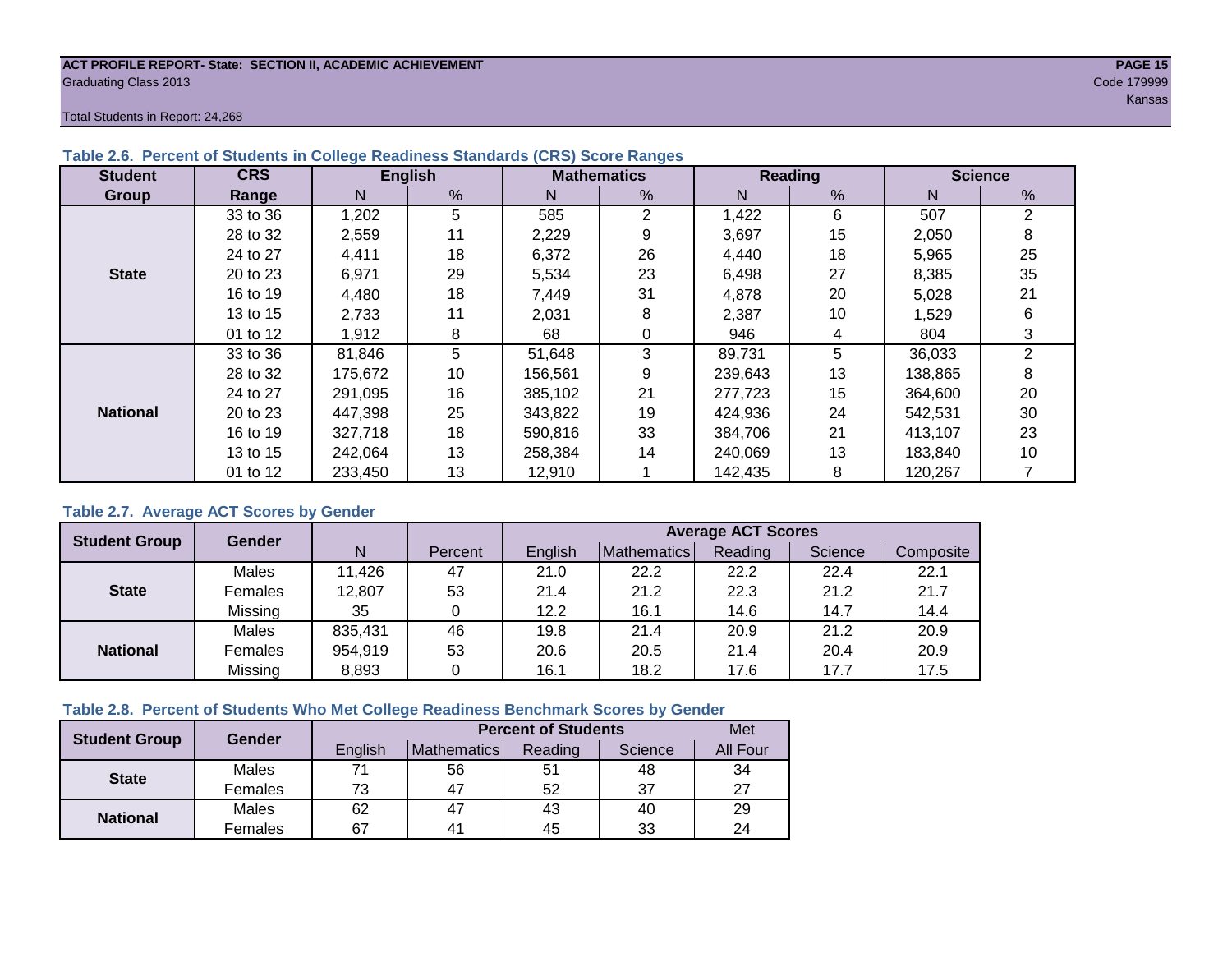#### **ACT PROFILE REPORT- State: SECTION II, ACADEMIC ACHIEVEMENT PAGE 16** Graduating Class 2013 Code 179999

#### Total Students in Report: 24,268

| <b>Student</b>  | <b>Curriculum</b>                       | N        | <b>English</b> |      | <b>Mathematics</b> |      | <b>Reading</b> |      | <b>Science</b> |      | <b>Composite</b> |      |
|-----------------|-----------------------------------------|----------|----------------|------|--------------------|------|----------------|------|----------------|------|------------------|------|
| Group           | Taken $^{\scriptscriptstyle\mathsf{T}}$ |          | CRB %          | Avg  | CRB %              | Avg  | CRB %          | Avg  | CRB %          | Ava  | CRB $\%^4$       | Avg  |
|                 | Core or More <sup>2</sup>               | 19,467   | 77             | 22.0 | 57                 | 22.4 | 56             | 22.9 | 47             | 22.4 | 34               | 22.6 |
| <b>State</b>    | Less than Core                          | 4,455    | 51             | 18.0 | 26                 | 18.9 | 33             | 19.6 | 23             | 19.3 | 14               | 19.1 |
|                 | Missing <sup>3</sup>                    | 346      | 38             | 15.8 | 16                 | 17.7 | 28             | 18.5 | 18             | 18.1 |                  | 17.7 |
|                 | Core or More                            | ,322,739 | 71             | 21.2 | 50                 | 21.7 | 50             | 22.0 | 42             | 21.5 | 31               | 21.7 |
| <b>National</b> | Less than Core।                         | 396,592  | 48             | 17.8 | 27                 | 18.9 | 30             | 19.0 | 22             | 18.8 | 14               | 18.7 |
|                 | Missing                                 | 79,912   | 36             | 16.0 | 19                 | 17.8 | 24             | 17.5 | 17             | 17.7 | 10               | 17.4 |

**Table 2.9. College Readiness Benchmark (CRB) Percent and Average ACT Scores by Overall High School Curriculum**

<sup>1</sup> "Curriculum Taken" reflects overall high school curriculum in this table.

 $^2$  "Core or More" results correspond to students taking four or more years of English AND three or more years each of math, social studies, and natural science.

 $3$  Zero years or no coursework information reported in one or more content areas.

 $4$  Composite CRB% results reflect students who met all four subject-area benchmarks.

|  |  |  |  |  | Table 2.10. College Readiness Benchmark (CRB) Percent and Average ACT Scores by Content-Specific Curriculum |
|--|--|--|--|--|-------------------------------------------------------------------------------------------------------------|
|--|--|--|--|--|-------------------------------------------------------------------------------------------------------------|

| <b>Student</b>  | Curriculum                    |          | <b>English</b> |      | <b>Mathematics</b> |       |      | <b>Reading</b> |       |      | <b>Science</b> |       |      |
|-----------------|-------------------------------|----------|----------------|------|--------------------|-------|------|----------------|-------|------|----------------|-------|------|
| Group           | $\mathsf{Taken}^{\mathsf{T}}$ |          | CRB %          | Avg  | N                  | CRB % | Avg  | N              | CRB % | Avg  | N              | CRB % | Avg  |
|                 | Core or More <sup>2</sup>     | 23,325   | 73             | 21.4 | 22,761             | 54    | 22.0 | 22,709         | 53    | 22.4 | 21,170         | 46    | 22.2 |
| <b>State</b>    | Less than Corel               | 638      | 49             | 17.2 | .186               |       | 16.4 | ,248           | 37    | 19.9 | 2,775          | 19    | 18.7 |
|                 | Missing®                      | 305      | 38             | 16.0 | 321                | 16    | 17.8 | 311            | 30    | 18.6 | 323            | 18    | 18.2 |
|                 | Core or More                  | ,646,286 | 67             | 20.6 | .648,697           | 46    | 21.3 | .554,990       | 46    | 21.5 | ,506,965       | 40    | 21.3 |
| <b>National</b> | Less than Core                | 84,048   | 36             | 15.9 | 77,906             |       | 16.3 | 171,617        | 32    | 19.1 | 218,267        | 17    | 18.0 |
|                 | Missing                       | 68,909   | 38             | 16.4 | 72,640             | 20    | 17.9 | 72,636         | 25    | 17.7 | 74,011         | 18    | 17.8 |

<sup>1</sup>"Curriculum Taken" reflects content-specific curriculum in this table.

<sup>2</sup> "Core or More" results correspond to students taking four or more years of English or three or more years of math, social studies, or natural science, respectively. For instance, Reading "Core or More" results correspond to students taking three or more years of social studies, regardless of courses taken in other content areas.

 $3$  Zero years or no coursework information reported in the specified content area.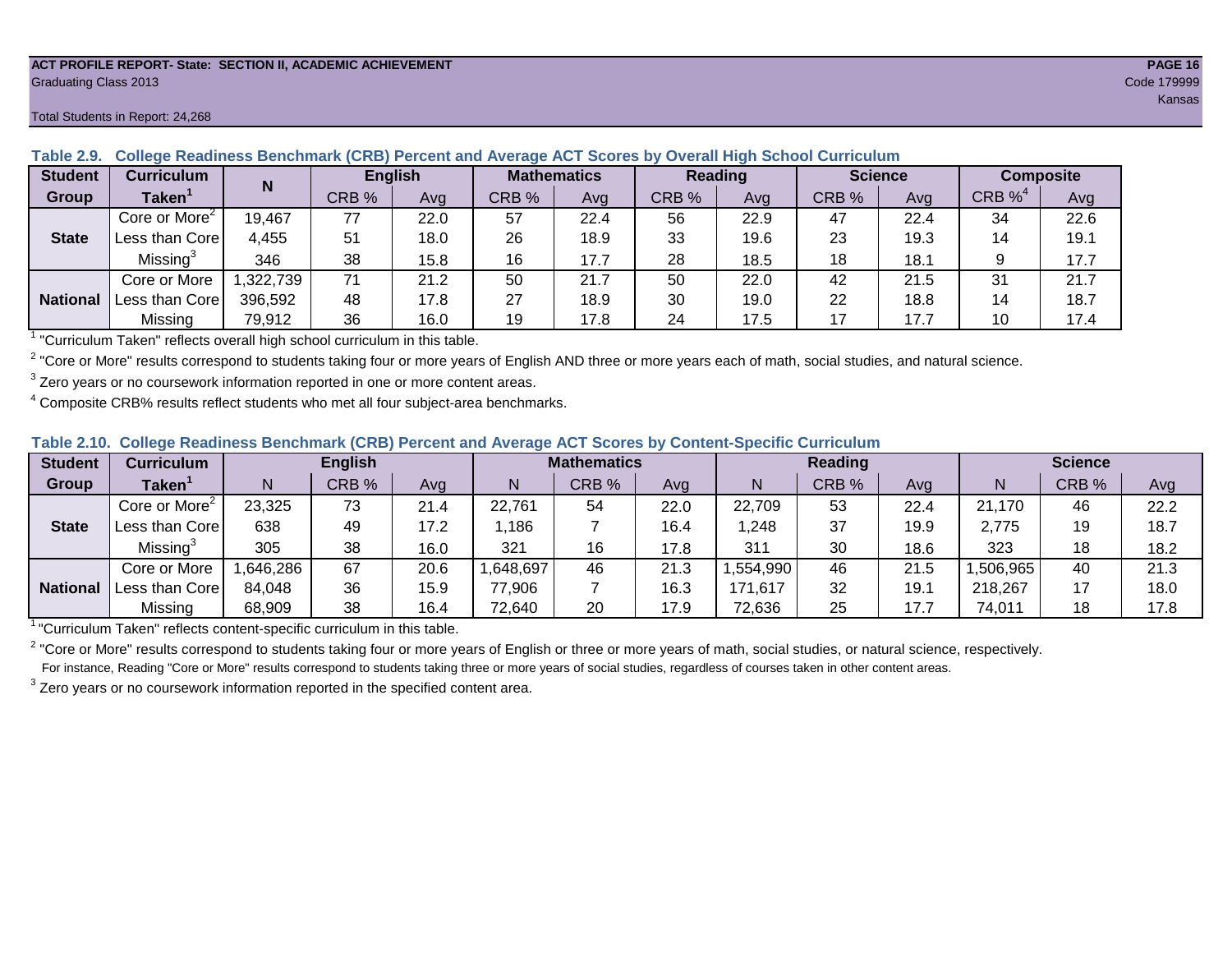# Section III College Readiness and the Impact of Course Rigor

Beginning with the Graduating Class of 2013, all students whose scores are college reportable, both standard and extended time tests, are now included. Also beginning with the 2013 Graduating Class data, College Readiness Benchmarks for Reading and Science were updated to reflect the most recent college coursework research.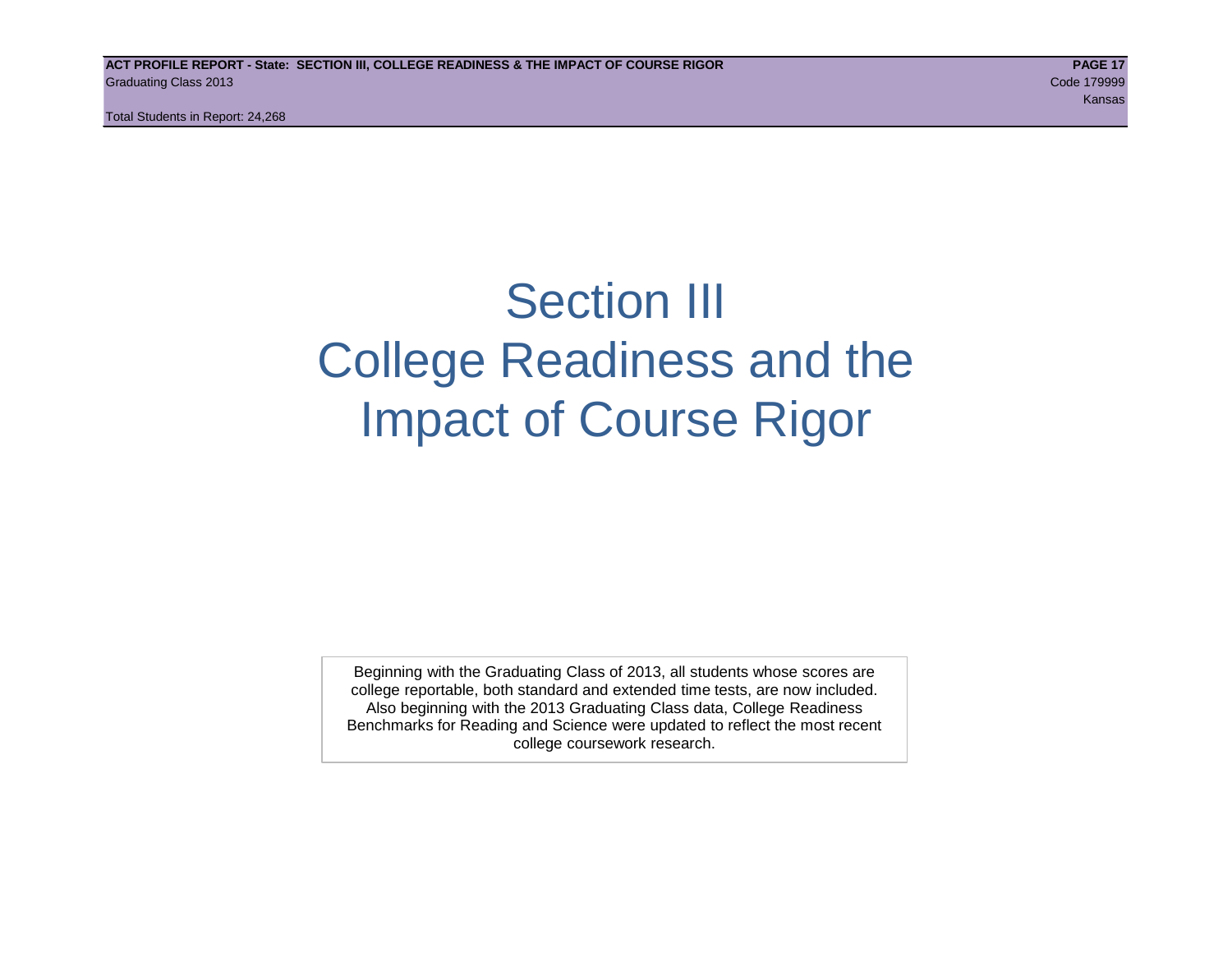#### **ACT PROFILE REPORT - State: SECTION III, COLLEGE READINESS & THE IMPACT OF COURSE RIGOR PAGE 18** Graduating Class 2013 Code 179999

Total Students in Report: 24,268

# **Figure 3.1. Percent of Students Who Met ACT College Readiness Benchmark Scores by Race/Ethnicity: ENGLISH**



ACT English Benchmark Score = **18**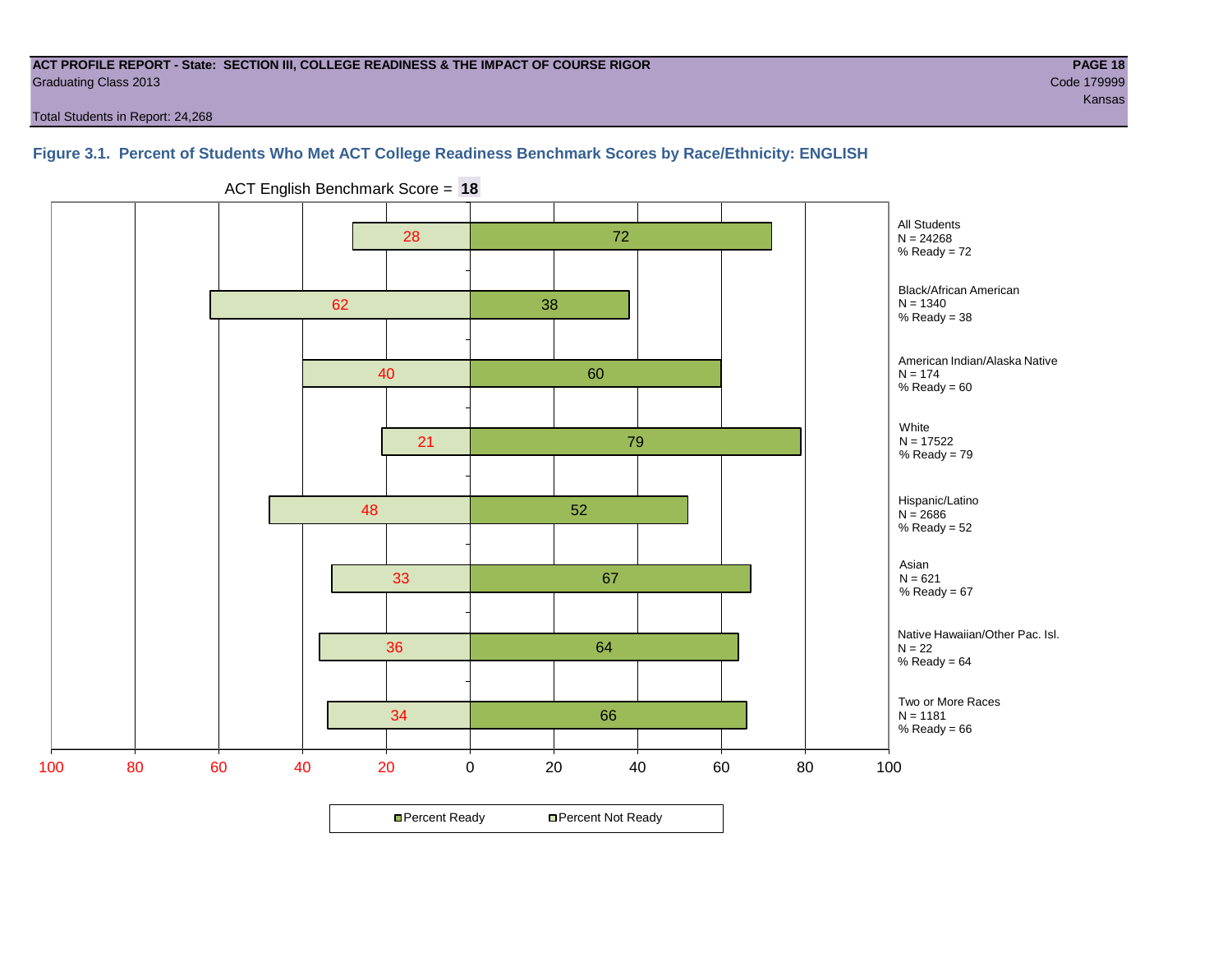#### **ACT PROFILE REPORT - State: SECTION III, COLLEGE READINESS & THE IMPACT OF COURSE RIGOR PAGE 19** Graduating Class 2013 Code 179999

Total Students in Report: 24,268

# **Figure 3.2. Percent of Students Who Met ACT College Readiness Benchmark Scores by Race/Ethnicity: MATHEMATICS**

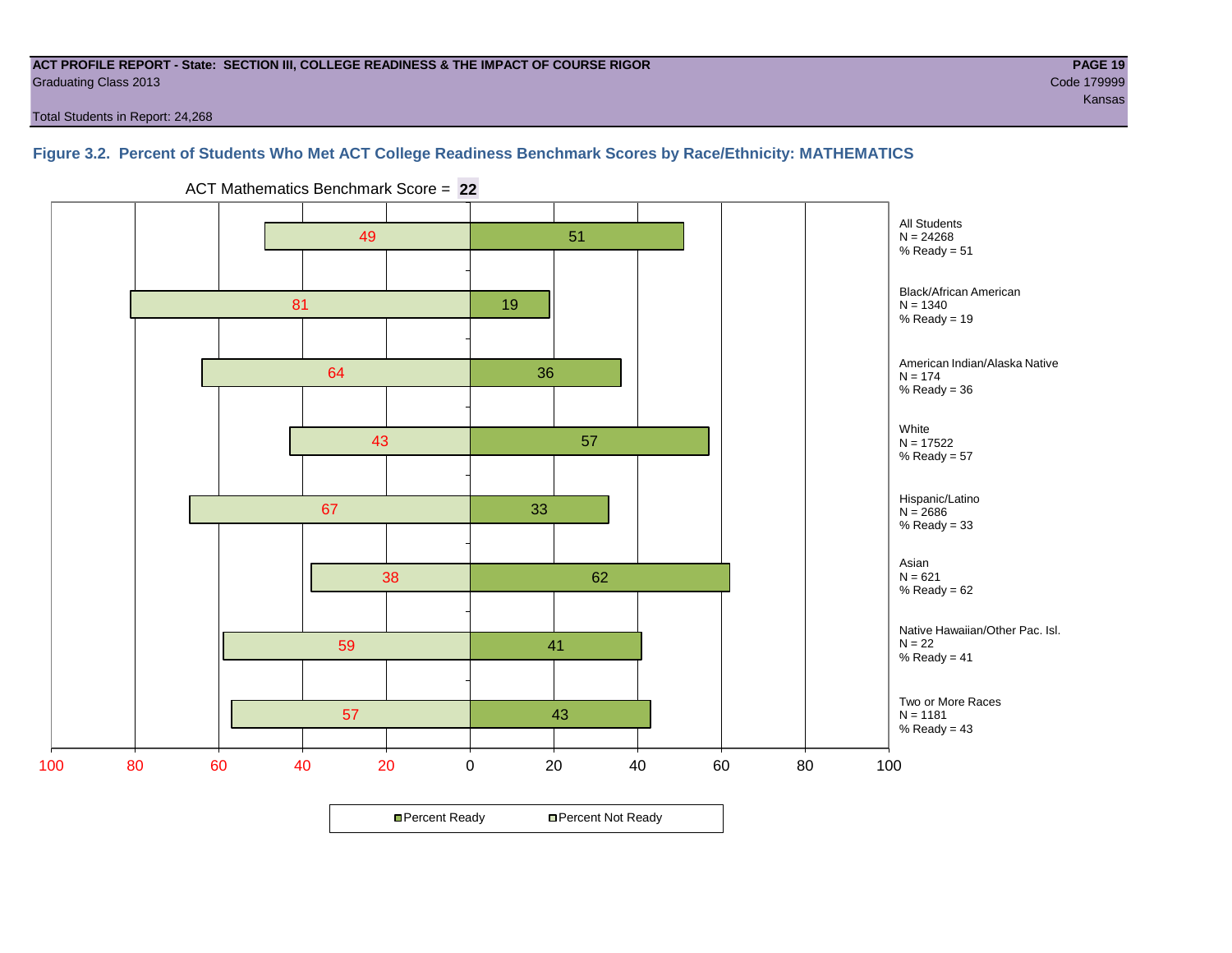#### **ACT PROFILE REPORT - State: SECTION III, COLLEGE READINESS & THE IMPACT OF COURSE RIGOR PAGE 20** Graduating Class 2013 Code 179999

ta kansas kansas kansas kansas kansas kansas kansas kansas kansas kansas kansas kansas kansas kansas kansas ka

Total Students in Report: 24,268

### **Figure 3.3. Percent of Students Who Met ACT College Readiness Benchmark Scores by Race/Ethnicity: READING**



ACT Reading Benchmark Score = **22**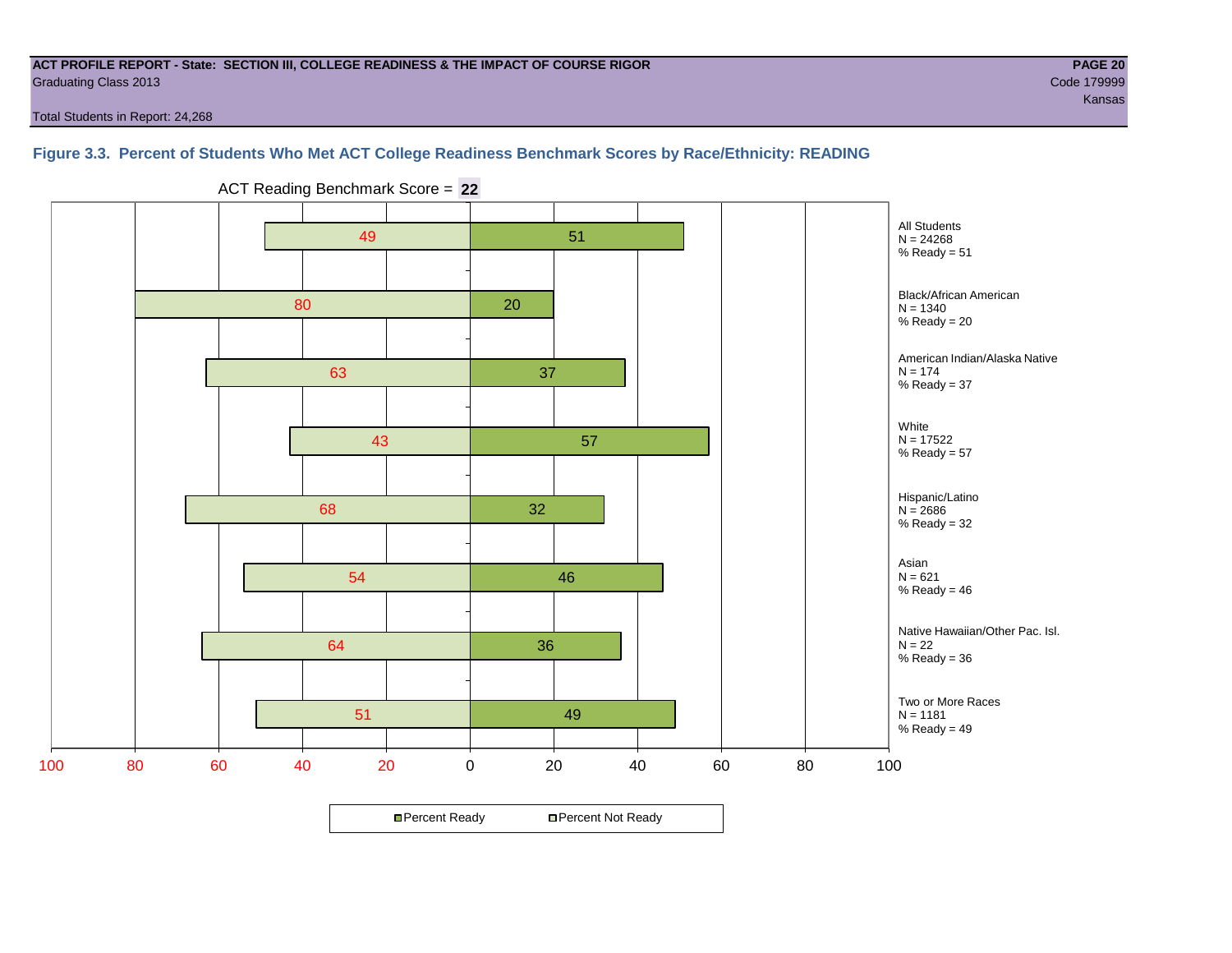#### **ACT PROFILE REPORT - State: SECTION III, COLLEGE READINESS & THE IMPACT OF COURSE RIGOR PAGE 21** Graduating Class 2013 Code 179999

ta kansas kansas kansas kansas kansas kansas kansas kansas kansas kansas kansas kansas kansas kansas kansas ka

Total Students in Report: 24,268

# **Figure 3.4. Percent of Students Who Met ACT College Readiness Benchmark Scores by Race/Ethnicity: SCIENCE**



ACT Science Benchmark Score = **23**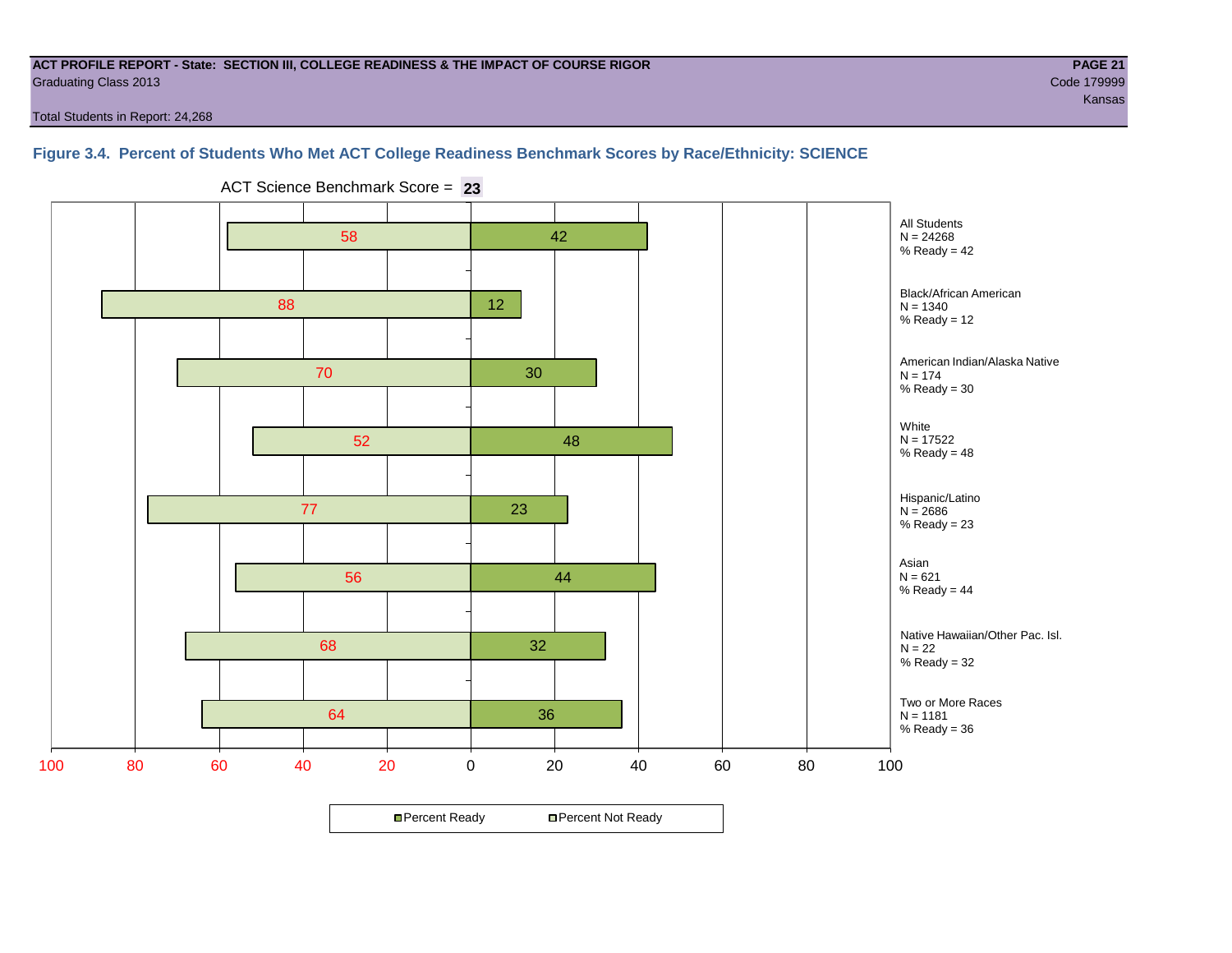#### **ACT PROFILE REPORT - State: SECTION III, COLLEGE READINESS & THE IMPACT OF COURSE RIGOR PAGE 22** Graduating Class 2013 Code 179999

Total Students in Report: 24,268

**Figure 3.5. Percent of Students Who Met ACT College Readiness Benchmark Scores by Race/Ethnicity: ALL FOUR**

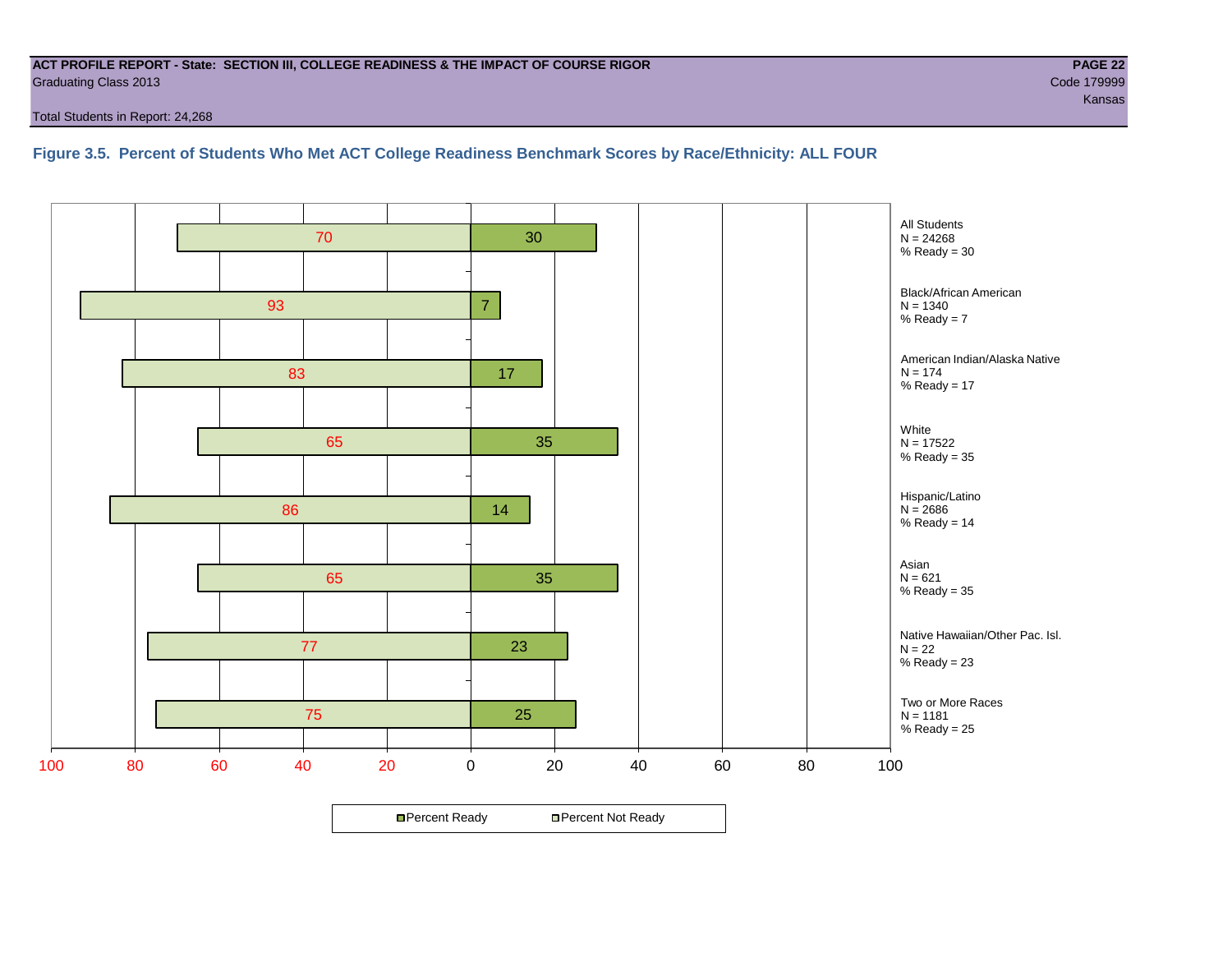#### **ACT PROFILE REPORT - State: SECTION III, COLLEGE READINESS & THE IMPACT OF COURSE RIGOR PAGE 23** Graduating Class 2013 Code 179999

Total Students in Report: 24,268

**Table 3.1. Average ACT Scores and Average ACT Score Changes by Common Course Patterns**

| <b>Course Pattern</b>                            |                |                | <b>All Students</b> |                     |              |                | <b>Males</b> |                     |       | <b>Females</b> |            |                        |
|--------------------------------------------------|----------------|----------------|---------------------|---------------------|--------------|----------------|--------------|---------------------|-------|----------------|------------|------------------------|
|                                                  |                |                | <b>ACT</b>          | <b>Course Value</b> |              |                | <b>ACT</b>   | <b>Course Value</b> |       |                | <b>ACT</b> | <b>Course Value</b>    |
| <b>ENGLISH COURSE PATTERN</b>                    | N.             | Percent        | English             | Added               | N            | Percent        | English      | Added               | N     | Percent        | English    | Added <sup>1</sup>     |
| Eng 9, Eng 10, Eng 11, Eng 12, & Other English   | 6,761          | 28             | 21.8                | 4.6                 | 2,876        | 25             | 21.5         | 4.7                 | 3,883 | 30             | 22.0       | 4.3                    |
| Eng 9, Eng 10, Eng 11, Eng 12                    | 16.564         | 68             | 21.2                | 4.0                 | 8,068        | 71             | 21.0         | 4.2                 | 8,483 | 66             | 21.4       | 3.7                    |
| Less than 4 years of English                     | 638            | 3              | 17.2                |                     | 315          | 3              | 16.8         |                     | 321   | 3              | 17.7       |                        |
| Zero years / no English courses reported         | 305            | -1             | 16.0                |                     | 167          | $\mathbf{1}$   | 16.3         |                     | 120   | 1              | 16.3       |                        |
|                                                  |                |                | <b>ACT</b>          | <b>Course Value</b> |              |                | <b>ACT</b>   | <b>Course Value</b> |       |                | <b>ACT</b> | <b>Course Value</b>    |
| <b>MATHEMATICS COURSE PATTERN</b>                | N <sub>1</sub> | Percent        | Math                | Added               | N            | Percent        | Math         | Added               | N     | Percent        | Math       | A d d e d <sup>1</sup> |
| Alg 1, Alg 2, Geom, Trig, & Calc                 | 1,341          | 6              | 24.7                | 8.3                 | 620          | 5              | 25.5         | 8.8                 | 721   | 6              | 24.1       | 8.0                    |
| Alg 1, Alg 2, Geom, Trig, & Other Adv Math       | 2,376          | 10             | 22.8                | 6.4                 | 943          | 8              | 23.4         | 6.7                 | 1,433 | 11             | 22.4       | 6.3                    |
| Alg 1, Alg 2, Geom, & Trig                       | 1,237          | 5              | 20.5                | 4.1                 | 573          | 5              | 20.9         | 4.2                 | 662   | 5              | 20.1       | 4.0                    |
| Alg 1, Alg 2, Geom, & Other Adv Math             | 4,272          | 18             | 20.6                | 4.2                 | 1,699        | 15             | 21.0         | 4.3                 | 2,568 | 20             | 20.3       | 4.2                    |
| Other comb of 4 or more years of Math            | 9,023          | 37             | 24.1                | 7.7                 | 4,653        | 41             | 24.7         | 8.0                 | 4,365 | 34             | 23.5       | 7.4                    |
| Alg 1, Alg 2, & Geom                             | 3,541          | 15             | 17.9                | 1.5                 | 1,647        | 14             | 18.3         | 1.6                 | 1,891 | 15             | 17.6       | 1.5                    |
| Other comb of 3 or 3.5 years of Math             | 971            | 4              | 19.8                | 3.4                 | 512          | $\overline{4}$ | 20.2         | 3.5                 | 457   | $\overline{4}$ | 19.5       | 3.4                    |
| Less than 3 years of Math                        | 1.186          | 5              | 16.4                |                     | 607          | 5              | 16.7         | $\overline{a}$      | 579   | 5              | 16.1       |                        |
| Zero years / no Math courses reported            | 321            | -1             | 17.8                |                     | 172          | 2              | 18.2         |                     | 131   | $\overline{1}$ | 17.6       |                        |
|                                                  |                |                | <b>ACT</b>          | <b>Course Value</b> |              |                | <b>ACT</b>   | <b>Course Value</b> |       |                | <b>ACT</b> | <b>Course Value</b>    |
| SOCIAL SCIENCE COURSE PATTERN                    | N              | Percent        | Reading             | Added               | N            | Percent        | Reading      | Added               | N     | Percent        | Reading    | Added <sup>1</sup>     |
| US Hist, World Hist, Am Gov, & Other Hist        | 1.095          | 5              | 23.0                | 3.1                 | 589          | 5              | 23.0         | 3.7                 | 506   | 4              | 23.1       | 2.6                    |
| Other comb of 4 or more years Social Science     | 11,609         | 48             | 22.8                | 2.9                 | 5,473        | 48             | 22.8         | 3.5                 | 6,131 | 48             | 22.7       | 2.2                    |
| US Hist, World Hist, & Am Gov                    | 2,919          | 12             | 20.9                | 1.0                 | 1,446        | 13             | 21.0         | 1.7                 | 1,471 | 11             | 20.9       | 0.4                    |
| Other comb of 3 or 3.5 years of Social Science   | 7,086          | 29             | 22.4                | 2.5                 | 3,097        | 27             | 22.4         | 3.1                 | 3,981 | 31             | 22.5       | 2.0                    |
| Less than 3 years of Social Science              | 1,248          | 5              | 19.9                |                     | 651          | 6              | 19.3         |                     | 596   | 5              | 20.5       |                        |
| Zero years / no Social Science courses reported  | 311            | -1             | 18.6                |                     | 170          | $\mathbf{1}$   | 18.8         |                     | 122   | $\overline{1}$ | 18.9       | $\blacksquare$         |
|                                                  |                |                | <b>ACT</b>          | <b>Course Value</b> |              |                | <b>ACT</b>   | <b>Course Value</b> |       |                | <b>ACT</b> | <b>Course Value</b>    |
| NATURAL SCIENCE COURSE PATTERN                   | N              | Percent        | Science             | Added               | $\mathsf{N}$ | Percent        | Science      | Added               | N     | Percent        | Science    | A d d e d <sup>1</sup> |
| Gen Sci <sup>2</sup> , Bio, Chem, & Phys         | 11,156         | 46             | 22.9                | 4.2                 | 5,539        | 48             | 23.7         | 4.8                 | 5,608 | 44             | 22.2       | 3.6                    |
| Bio, Chem, Phys                                  | 2,377          | 10             | 24.1                | 5.4                 | 1,144        | 10             | 24.8         | 5.9                 | 1,232 | 10             | 23.5       | 4.9                    |
| Gen Sci <sup>2</sup> , Bio, Chem                 | 7,072          | 29             | 20.5                | 1.8                 | 2,905        | 25             | 20.8         | 1.9                 | 4,163 | 33             | 20.3       | 1.7                    |
| Other comb of 3 years of Natural Science         | 565            | $\overline{2}$ | 20.3                | 1.6                 | 337          | $\mathbf{3}$   | 21.0         | 2.1                 | 226   | $\overline{2}$ | 19.2       | 0.6                    |
| Less than 3 years of Natural Science             | 2,775          | 11             | 18.7                |                     | 1,325        | 12             | 18.9         |                     | 1,449 | 11             | 18.6       |                        |
| Zero years / no Natural Science courses reported | 323            | 1              | 18.2                |                     | 176          | 2              | 19.1         |                     | 129   | 1              | 17.7       |                        |

<sup>1</sup>Course value added is defined as the average ACT score change compared to course sequences in which students took

less than four years of English or less than three years of Mathematics, Social Science or Natural Science.

<sup>2</sup>Includes General, Physical and Earth Sciences.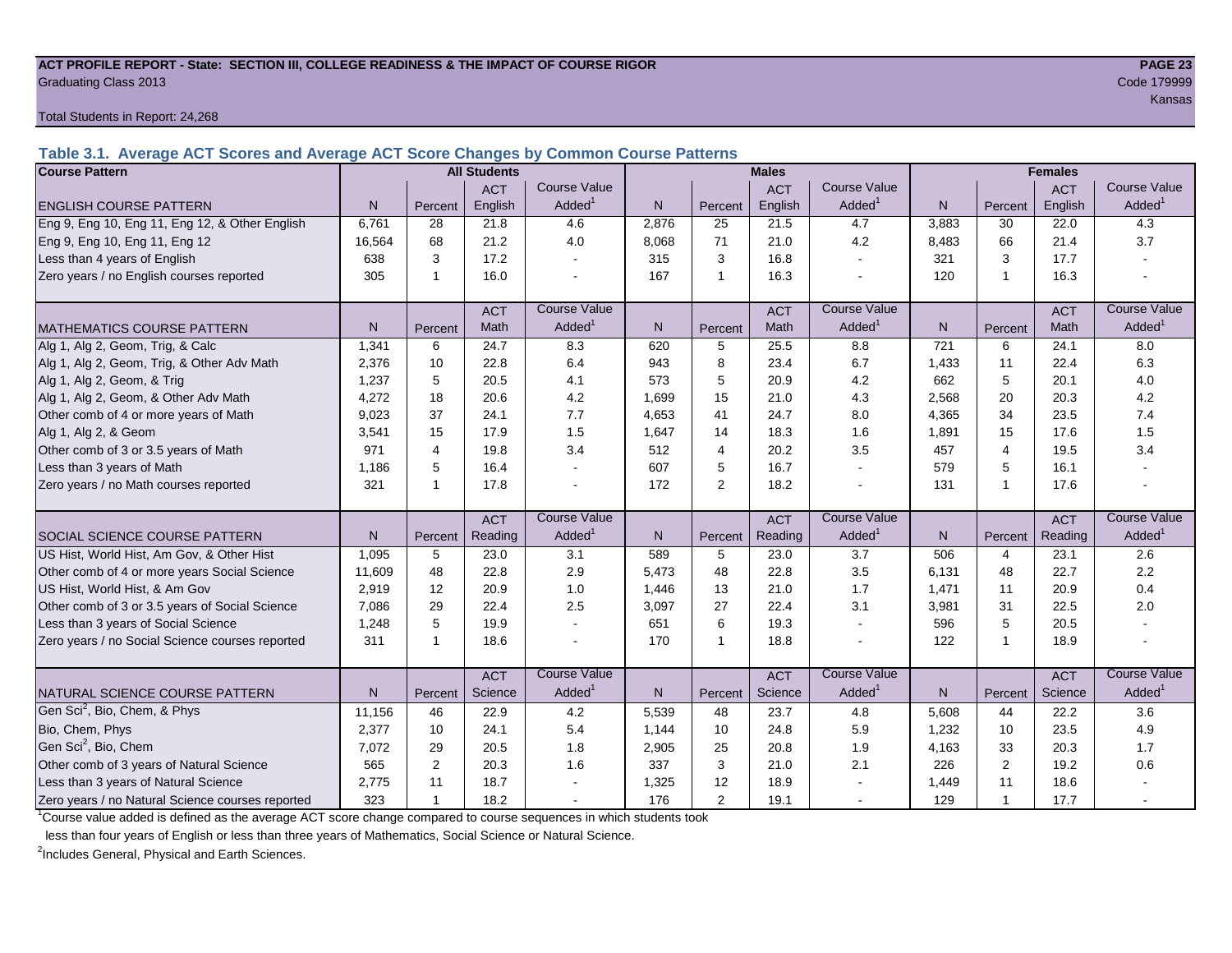#### **ACT PROFILE REPORT - State: SECTION III, COLLEGE READINESS & THE IMPACT OF COURSE RIGOR PAGE 24** Graduating Class 2013 Code 179999

t and the state of the state of the state of the state of the state of the state of the state of the State of the

Total Students in Report: 24,268

# **Table 3.2. College Readiness Percents by Common Course Patterns**

| <b>Course Pattern</b>                            |        |                       | <b>State</b> |                  |              |                       | <b>National</b> |                  |
|--------------------------------------------------|--------|-----------------------|--------------|------------------|--------------|-----------------------|-----------------|------------------|
|                                                  |        | <b>Percent Taking</b> | Avg ACT      | Percent Who Met  |              | <b>Percent Taking</b> | Avg ACT         | Percent Who Met  |
| <b>ENGLISH COURSE PATTERN</b>                    | N      | Pattern               | English      | <b>Benchmark</b> | $\mathsf{N}$ | Pattern               | English         | <b>Benchmark</b> |
| Eng 9, Eng 10, Eng 11, Eng 12, & Other English   | 6,761  | 28                    | 21.8         | 76               | 380,375      | 21                    | 21.6            | 73               |
| Eng 9, Eng 10, Eng 11, Eng 12                    | 16,564 | 68                    | 21.2         | 72               | 1,265,911    | 70                    | 20.3            | 65               |
| Less than 4 years of English                     | 638    | 3                     | 17.2         | 49               | 84,048       | 5                     | 15.9            | 36               |
| Zero years / no English courses reported         | 305    | 1                     | 16.0         | 38               | 68,909       | $\overline{4}$        | 16.4            | 38               |
|                                                  |        |                       |              |                  |              |                       |                 |                  |
|                                                  |        | <b>Percent Taking</b> | Avg ACT      | Percent Who Met  |              | <b>Percent Taking</b> | Avg ACT         | Percent Who Met  |
| <b>MATHEMATICS COURSE PATTERN</b>                | N      | Pattern               | Math         | <b>Benchmark</b> | N            | Pattern               | Math            | <b>Benchmark</b> |
| Alg 1, Alg 2, Geom, Trig, & Calc                 | 1,341  | 6                     | 24.7         | 78               | 113,999      | 6                     | 23.8            | 68               |
| Alg 1, Alg 2, Geom, Trig, & Other Adv Math       | 2,376  | 10                    | 22.8         | 66               | 155,095      | 9                     | 21.9            | 56               |
| Alg 1, Alg 2, Geom, & Trig                       | 1,237  | 5                     | 20.5         | 41               | 119,993      | 7                     | 19.4            | 32               |
| Alg 1, Alg 2, Geom, & Other Adv Math             | 4,272  | 18                    | 20.6         | 42               | 336,291      | 19                    | 19.6            | 32               |
| Other comb of 4 or more years of Math            | 9,023  | 37                    | 24.1         | 72               | 610,720      | 34                    | 23.6            | 65               |
| Alg 1, Alg 2, & Geom                             | 3,541  | 15                    | 17.9         | 15               | 223,733      | 12                    | 17.2            | 11               |
| Other comb of 3 or 3.5 years of Math             | 971    | $\overline{4}$        | 19.8         | 33               | 88,866       | 5                     | 19.7            | 34               |
| Less than 3 years of Math                        | 1,186  | 5                     | 16.4         | $\overline{7}$   | 77,906       | 4                     | 16.3            | $\overline{7}$   |
| Zero years / no Math courses reported            | 321    | 1                     | 17.8         | 16               | 72,640       | 4                     | 17.9            | 20               |
|                                                  |        |                       |              |                  |              |                       |                 |                  |
|                                                  |        | <b>Percent Taking</b> | Avg ACT      | Percent Who Met  |              | <b>Percent Taking</b> | Avg ACT         | Percent Who Met  |
| <b>SOCIAL SCIENCE COURSE PATTERN</b>             | N      | Pattern               | Reading      | <b>Benchmark</b> | N            | Pattern               | Reading         | <b>Benchmark</b> |
| US Hist, World Hist, Am Gov, & Other Hist        | 1,095  | 5                     | 23.0         | 55               | 50,989       | 3                     | 22.2            | 51               |
| Other comb of 4 or more years Social Science     | 11,609 | 48                    | 22.8         | 55               | 908,394      | 50                    | 22.0            | 50               |
| US Hist, World Hist, & Am Gov                    | 2,919  | 12                    | 20.9         | 42               | 106,021      | 6                     | 19.5            | 34               |
| Other comb of 3 or 3.5 years of Social Science   | 7,086  | 29                    | 22.4         | 52               | 489,586      | 27                    | 21.0            | 43               |
| Less than 3 years of Social Science              | 1,248  | 5                     | 19.9         | 37               | 171,617      | 10                    | 19.1            | 32               |
| Zero years / no Social Science courses reported  | 311    | $\overline{1}$        | 18.6         | 30               | 72,636       | $\overline{4}$        | 17.7            | 25               |
|                                                  |        |                       |              |                  |              |                       |                 |                  |
|                                                  |        | <b>Percent Taking</b> | Avg ACT      | Percent Who Met  |              | <b>Percent Taking</b> | Avg ACT         | Percent Who Met  |
| NATURAL SCIENCE COURSE PATTERN                   | N      | Pattern               | Science      | <b>Benchmark</b> | N            | Pattern               | Science         | <b>Benchmark</b> |
| Gen Sci <sup>1</sup> , Bio, Chem, & Phys         | 11,156 | 46                    | 22.9         | 53               | 767,293      | 43                    | 21.9            | 46               |
| Bio, Chem, Phys                                  | 2,377  | 10                    | 24.1         | 62               | 183,685      | 10                    | 23.0            | 54               |
| Gen Sci <sup>1</sup> , Bio, Chem                 | 7,072  | 29                    | 20.5         | 30               | 504,165      | 28                    | 19.9            | 28               |
| Other comb of 3 years of Natural Science         | 565    | 2                     | 20.3         | 32               | 51,822       | 3                     | 19.1            | 25               |
| Less than 3 years of Natural Science             | 2,775  | 11                    | 18.7         | 19               | 218,267      | 12                    | 18.0            | 17               |
| Zero years / no Natural Science courses reported | 323    | $\mathbf{1}$          | 18.2         | 18               | 74,011       | $\overline{4}$        | 17.8            | 18               |

<sup>1</sup>Includes General, Physical and Earth Sciences.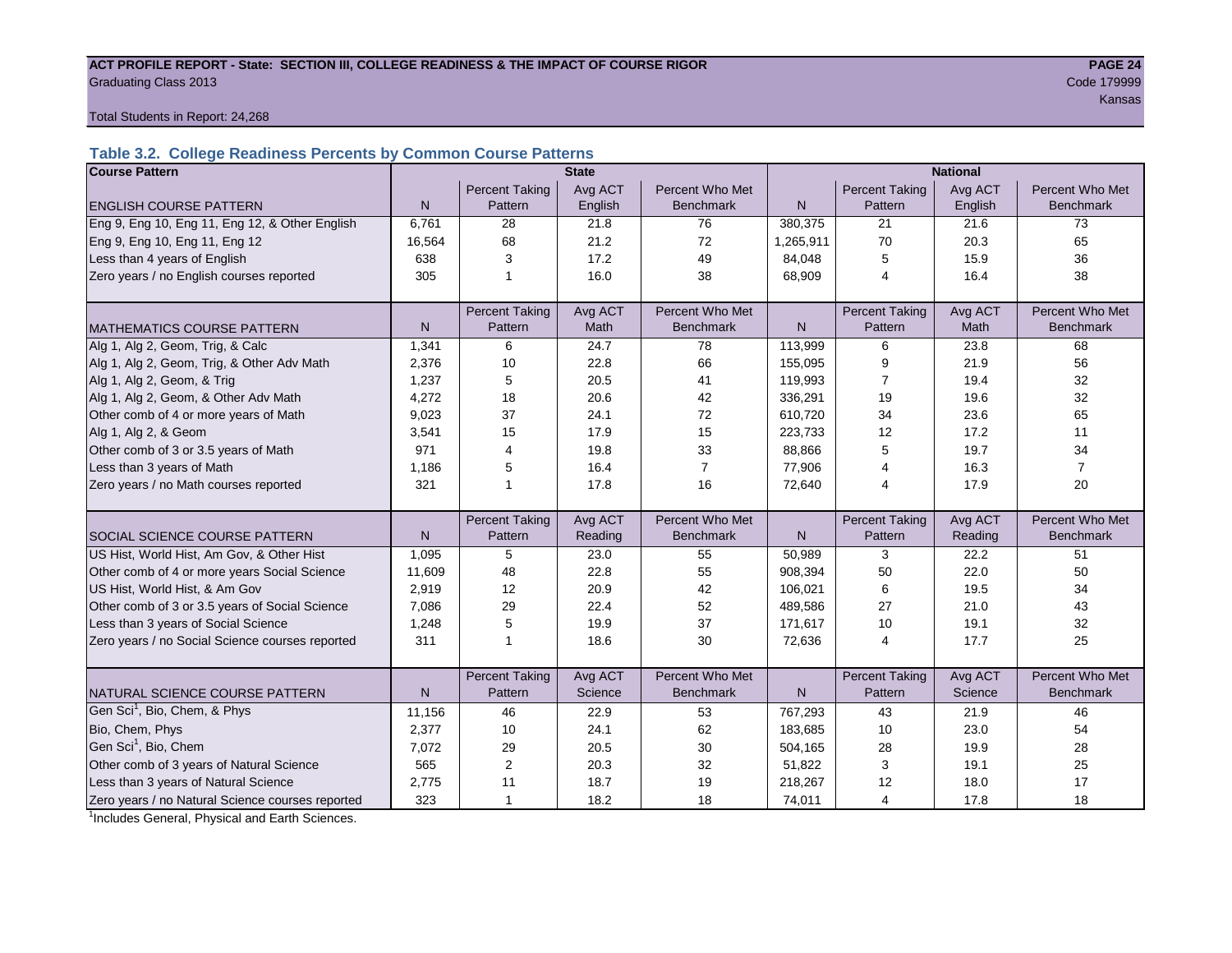# Section IV Career and Educational Aspirations

Beginning with the Graduating Class of 2013, all students whose scores are college reportable, both standard and extended time tests, are now included. Also beginning with the 2013 Graduating Class data, College Readiness Benchmarks for Reading and Science were updated to reflect the most recent college coursework research.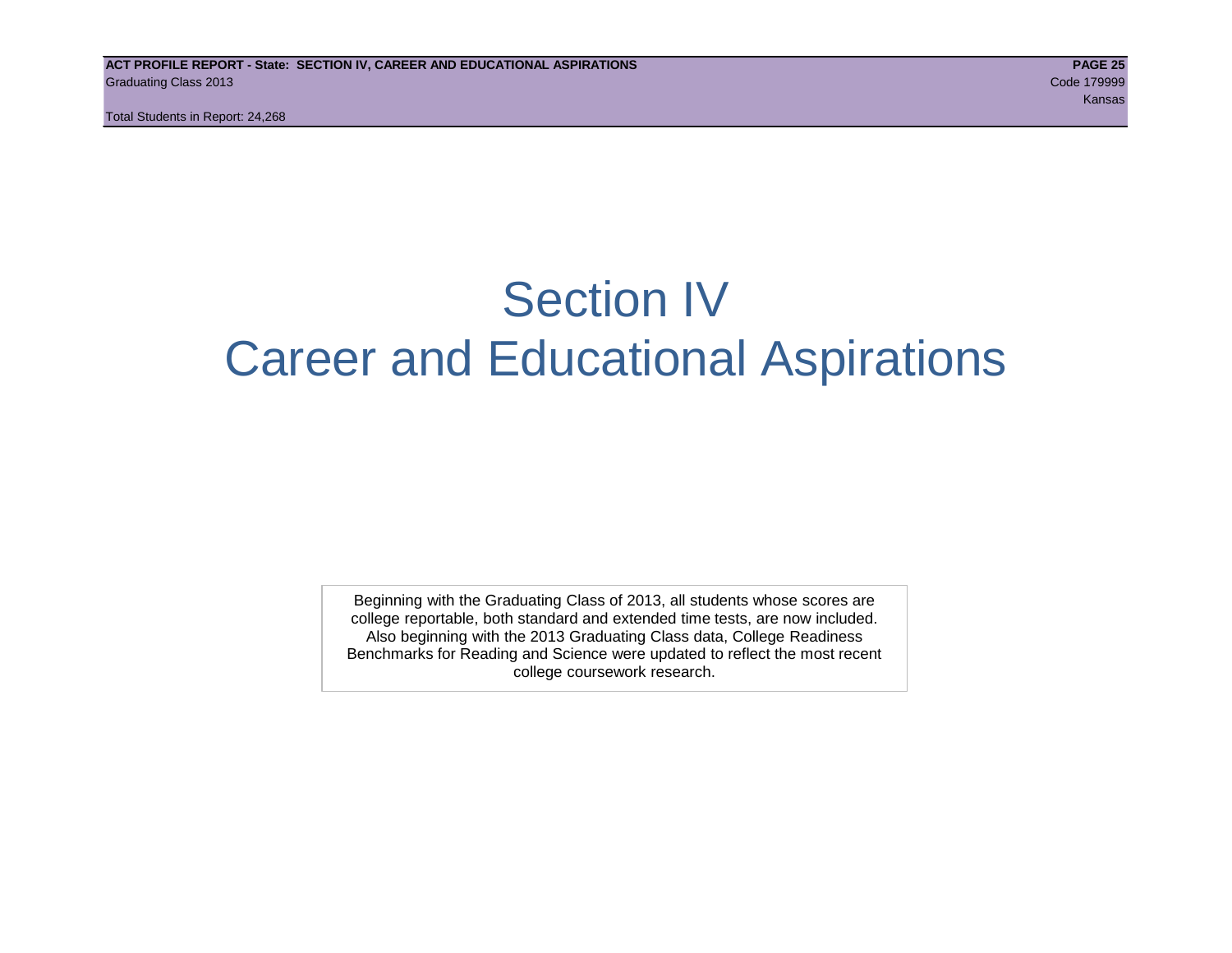#### **ACT PROFILE REPORT - State: SECTION IV, CAREER AND EDUCATIONAL ASPIRATIONS PAGE 26** Graduating Class 2013 Code 179999

ta kansas kansas kansas kansas kansas kansas kansas kansas kansas kansas kansas kansas kansas kansas kansas ka

#### Total Students in Report: 24,268

**Table 4.1. Distribution of Planned Educational Majors for All Students by College Plans**

|                                              |                | <b>All Students</b>  |         |                | Plan on 2 Years or Less of College |         | Plan on 4 Years or More of College |                      |         |  |
|----------------------------------------------|----------------|----------------------|---------|----------------|------------------------------------|---------|------------------------------------|----------------------|---------|--|
|                                              |                |                      | Avg ACT |                |                                    | Avg ACT |                                    |                      | Avg ACT |  |
| <b>Planned Educational Major</b>             | N <sup>1</sup> | Percent <sup>2</sup> | Comp    | N <sub>1</sub> | Percent <sup>2</sup>               | Comp    | N.                                 | Percent <sup>2</sup> | Comp    |  |
| Agriculture & Natural Resources Conservation | 631            | 3                    | 20.8    | 81             | 6                                  | 17.9    | 529                                | $\overline{2}$       | 21.2    |  |
| Architecture                                 | 389            | 2                    | 21.6    | 10             |                                    | 17.0    | 361                                | 2                    | 21.8    |  |
| Area, Ethnic, & Multidisciplinary Studies    | 32             | 0                    | 24.0    | 3              | $\Omega$                           | 14.3    | 29                                 | $\Omega$             | 25.0    |  |
| Arts: Visual & Performing                    | 1,624          |                      | 21.1    | 118            | 8                                  | 17.2    | 1,414                              |                      | 21.5    |  |
| <b>Business</b>                              | 2,100          | 9                    | 21.6    | 122            | 9                                  | 17.7    | 1,883                              | 9                    | 21.9    |  |
| Communications                               | 418            | $\overline{2}$       | 22.2    | $\overline{2}$ | $\Omega$                           | 18.0    | 404                                | $\overline{2}$       | 22.2    |  |
| Community, Family, & Personal Services       | 581            | 2                    | 19.0    | 93             | 6                                  | 16.8    | 447                                | 2                    | 19.6    |  |
| <b>Computer Science &amp; Mathematics</b>    | 523            | $\overline{2}$       | 23.6    | 42             | 3                                  | 19.0    | 459                                |                      | 24.1    |  |
| Education                                    | 1,621          |                      | 21.2    | 44             | 3                                  | 16.1    | 1,511                              |                      | 21.4    |  |
| Engineering                                  | 1,712          | $\overline{7}$       | 24.6    | 50             | 3                                  | 17.2    | 1,595                              |                      | 24.9    |  |
| Engineering Technology & Drafting            | 328            |                      | 20.8    | 45             | 3                                  | 16.7    | 261                                | 1                    | 21.7    |  |
| English & Foreign Languages                  | 233            |                      | 24.8    | 4              | $\Omega$                           | 19.3    | 218                                |                      | 24.9    |  |
| Health Administration & Assisting            | 780            | 3                    | 19.2    | 70             | 5                                  | 17.1    | 672                                | 3                    | 19.5    |  |
| Health Sciences & Technologies               | 4,889          | 20                   | 21.8    | 214            | 15                                 | 17.7    | 4,497                              | 21                   | 22.0    |  |
| Philosophy, Religion, & Theology             | 156            |                      | 22.7    | 4              | $\Omega$                           | 21.8    | 141                                |                      | 22.7    |  |
| Repair, Production, & Construction           | 373            | 2                    | 18.6    | 190            | 13                                 | 17.6    | 166                                |                      | 19.7    |  |
| Sciences: Biological & Physical              | 1,305          | 5                    | 23.7    | 19             |                                    | 18.7    | 1,239                              | 6                    | 23.9    |  |
| Social Sciences & Law                        | 1,719          |                      | 22.0    | 54             | 4                                  | 17.1    | 1,589                              |                      | 22.3    |  |
| Undecided                                    | 4,525          | 19                   | 22.2    | 241            | 17                                 | 17.9    | 3,862                              | 18                   | 22.5    |  |
| No Response                                  | 319            |                      | 16.3    | 28             | $\overline{2}$                     | 13.6    | 53                                 | 0                    | 17.2    |  |

1 2-Year and 4-Year "N" counts do not reflect "Missing" and "Other" college plans, therefore they may not add up to the N count for All Students.

<sup>2</sup> Percent of students tested within College Plan groups (All Students, 2-Year, 4-Year).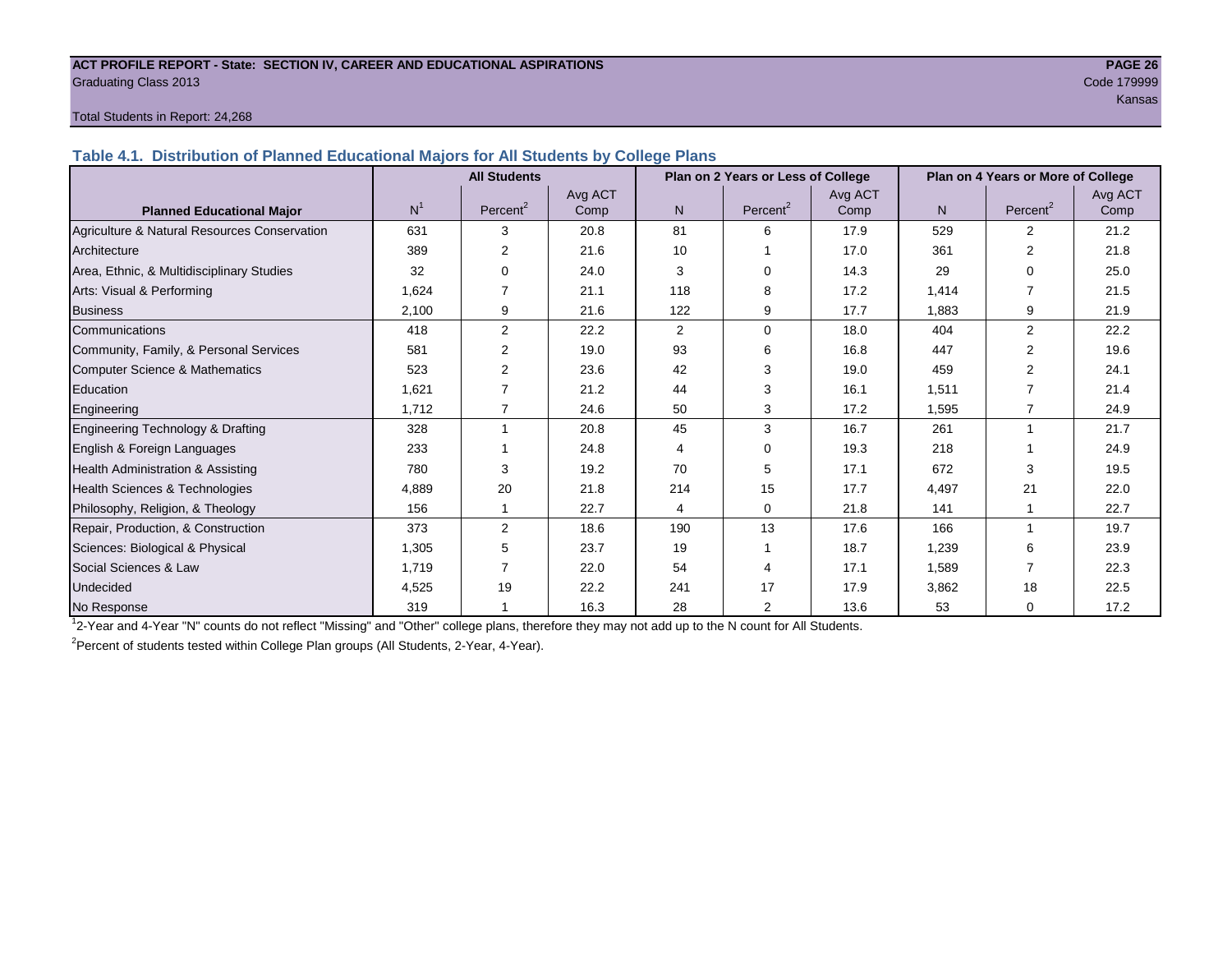#### **ACT PROFILE REPORT - State: SECTION IV, CAREER AND EDUCATIONAL ASPIRATIONS PAGE 27** Graduating Class 2013 Code 179999

#### Total Students in Report: 24,268

### **Table 4.2. Average ACT Composite Scores for Racial/Ethnic Groups by Post-Secondary Educational Aspirations**

| <b>Educational Degree</b> | <b>All Racial/Ethnic Groups</b><br><b>Combined</b> |         | <b>Black/African American</b> |         |    | American Indian/ Alaska Native |       | White   | Hispanic/Latino |         |  |
|---------------------------|----------------------------------------------------|---------|-------------------------------|---------|----|--------------------------------|-------|---------|-----------------|---------|--|
| <b>Aspirations</b>        | N.                                                 | Average | N.                            | Average | N. | Average                        | N     | Average | N.              | Average |  |
| Voc-Tech                  | 379                                                | 17.5    | 23                            | 14.0    |    | 15.3                           | 265   | 18.4    | 52              | 15.3    |  |
| 2-yr College Degree       | 1.056                                              | 17.4    | 68                            | 14.7    | 12 | 15.9                           | 731   | 18.2    | 168             | 16.0    |  |
| <b>Bachelors Degree</b>   | 13,180                                             | 21.1    | 635                           | 17.1    | 94 | 19.2                           | 9,859 | 21.8    | .465            | 18.9    |  |
| <b>Graduate Study</b>     | 3.443                                              | 24.3    | 156                           | 19.3    | 29 | 22.6                           | 2,675 | 24.9    | 252             | 21.9    |  |
| Prof. Level Degree        | 4.715                                              | 24.0    | 327                           | 19.3    | 20 | 21.4                           | 3.114 | 25.0    | 567             | 21.3    |  |
| Other                     | 346                                                | 18.7    | 37                            | 14.9    |    | 18.3                           | 218   | 20.0    | 38              | 15.9    |  |
| No Response               | 1.149                                              | 20.5    | 94                            | 15.3    |    | 21.4                           | 660   | 22.4    | 144             | 16.6    |  |

| <b>Educational Degree</b> | <b>All Racial/Ethnic Groups</b><br><b>Combined</b> |         | Asian |         |               | Native Hawaiian/<br><b>Other Pacific Islander</b> |     | Two or more races | Prefer not to respond/<br><b>No Response</b> |         |
|---------------------------|----------------------------------------------------|---------|-------|---------|---------------|---------------------------------------------------|-----|-------------------|----------------------------------------------|---------|
| <b>Aspirations</b>        | N                                                  | Average | N     | Average | N.<br>Average |                                                   | N.  | Average           | Ν                                            | Average |
| Voc-Tech                  | 379                                                | 17.5    |       | 17.3    |               | 18.0                                              | 16  | 15.4              | $12 \overline{ }$                            | 18.7    |
| 2-yr College Degree       | 1,056                                              | 17.4    | 14    | 14.3    |               | 13.0                                              | 35  | 17.4              | 27                                           | 15.7    |
| <b>Bachelors Degree</b>   | 13,180                                             | 21.1    | 250   | 20.1    | 14            | 20.1                                              | 580 | 20.3              | 283                                          | 20.8    |
| <b>Graduate Study</b>     | 3,443                                              | 24.3    | 74    | 24.4    |               | 28.5                                              | 174 | 22.8              | 84                                           | 24.2    |
| Prof. Level Degree        | 4,715                                              | 24.0    | 227   | 24.9    |               | 20.3                                              | 306 | 23.0              | 150                                          | 24.8    |
| Other                     | 346                                                | 18.7    | 13    | 17.4    |               |                                                   | 20  | 18.7              | 13                                           | 18.2    |
| No Response               | 1,149                                              | 20.5    | 39    | 20.5    |               |                                                   | 50  | 19.9              | 153                                          | 19.3    |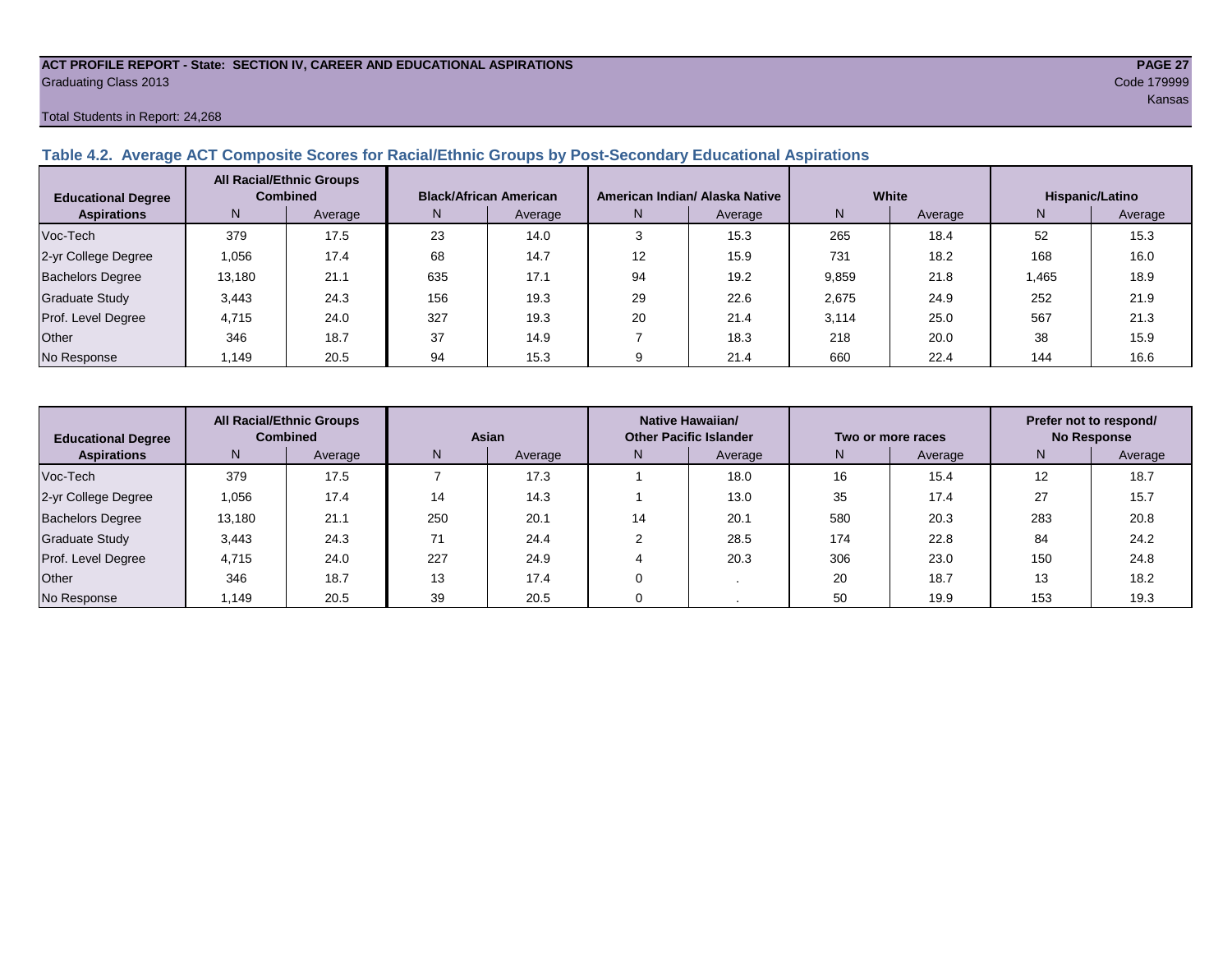# **ACT PROFILE REPORT - State: SECTION IV, CAREER AND EDUCATIONAL ASPIRATIONS PAGE 28** Graduating Class 2013 Code 179999

#### Total Students in Report: 24,268

# **Table 4.3. Students' Score Report Preferences at Time of Testing**

|                                        |                 | <b>Percent of Students in</b> |            |        |                |                                           |    |                 |                 |                |                |
|----------------------------------------|-----------------|-------------------------------|------------|--------|----------------|-------------------------------------------|----|-----------------|-----------------|----------------|----------------|
|                                        |                 | <b>Number of Students</b>     |            |        |                | <b>College Readiness Standards Ranges</b> |    |                 |                 |                |                |
|                                        |                 | 2nd-6th                       |            |        |                |                                           |    |                 |                 |                |                |
| Name                                   | <b>State</b>    | <b>Total</b>                  | 1st Choice | Choice | $01 - 12$      | $13 - 15$                                 |    | $16-19$ 20-23   | 24-27           | $28-32$        | 33-36          |
| <b>KANSAS STATE UNIVERSITY</b>         | Kansas          | 6,809                         | 2,951      | 3,858  | 1              | 4                                         | 17 | 33              | 29              | 14             | $\overline{2}$ |
| UNIVERSITY OF KANSAS                   | Kansas          | 6,453                         | 2,631      | 3,822  | 1              | 4                                         | 15 | 32              | 29              | 16             | $\overline{2}$ |
| <b>WICHITA STATE UNIVERSITY</b>        | Kansas          | 3,453                         | 1,158      | 2,295  | 1              | 6                                         | 21 | 34              | 25              | 12             | $\mathbf 1$    |
| PITTSBURG STATE UNIVERSITY             | Kansas          | 1,934                         | 615        | 1,319  | 1              | 6                                         | 24 | 38              | 22              | 8              | 0              |
| <b>EMPORIA STATE UNIVERSITY</b>        | Kansas          | 1,903                         | 480        | 1,423  | 1              | $\overline{7}$                            | 24 | 37              | 24              | 8              | 0              |
| FORT HAYS STATE UNIVERSITY             | Kansas          | 1,636                         | 580        | 1,056  | $\overline{0}$ | $\overline{7}$                            | 27 | 37              | 21              | $\overline{7}$ | $\Omega$       |
| <b>WASHBURN UNIVERSITY</b>             | Kansas          | 1,453                         | 491        | 962    | $\mathbf{1}$   | 6                                         | 23 | 38              | 23              | 8              | $\Omega$       |
| JOHNSON COUNTY COMMUNITY COLLEGE       | Kansas          | 1,325                         | 450        | 875    | $\overline{2}$ | 10                                        | 26 | 33              | 21              | 6              | $\Omega$       |
| <b>BUTLER COMMUNITY COLLEGE</b>        | Kansas          | 1,272                         | 446        | 826    | $\overline{2}$ | 12                                        | 30 | 34              | 16              | 5              | $\Omega$       |
| <b>HUTCHINSON COMMUNITY COLLEGE</b>    | Kansas          | 781                           | 300        | 481    | $\overline{2}$ | 11                                        | 31 | 36              | 16              | $\overline{4}$ | 0              |
| UNIV OF MISSOURI-KANSAS CITY           | Missouri        | 598                           | 147        | 451    | $\overline{2}$ | 10                                        | 19 | 31              | 25              | 12             | $\mathbf 1$    |
| OKLAHOMA STATE UNIVERSITY              | Oklahoma        | 567                           | 105        | 462    | 1              | 3                                         | 12 | 32              | 32              | 18             | 3              |
| <b>BAKER UNIVERSITY</b>                | Kansas          | 565                           | 148        | 417    | 1              | $\overline{7}$                            | 26 | 32              | 25              | 8              | 1              |
| <b>NCAA ELIGIBILITY CENTER</b>         | Indiana         | 522                           | 230        | 292    | $\Omega$       | 3                                         | 17 | 35              | 30              | 13             | $\overline{2}$ |
| <b>NEWMAN UNIVERSITY</b>               | Kansas          | 501                           | 104        | 397    | $\Omega$       | 6                                         | 20 | 39              | 21              | 13             | 1              |
| UNIVERSITY OF ARKANSAS                 | Arkansas        | 499                           | 118        | 381    | $\Omega$       | $\Omega$                                  | 8  | 28              | 42              | 19             | $\overline{2}$ |
| <b>FRIENDS UNIVERSITY</b>              | Kansas          | 453                           | 109        | 344    | 1              | 9                                         | 24 | 35              | 21              | 9              | $\Omega$       |
| UNIV OF MISSOURI-COLUMBIA              | <b>Missouri</b> | 442                           | 102        | 340    | 1              | $\overline{2}$                            | 11 | 27              | 36              | 21             | $\overline{2}$ |
| COWLEY COUNTY COMMUNITY COLL           | Kansas          | 413                           | 140        | 273    | $\mathbf{1}$   | 13                                        | 33 | 33              | 16              | 3              | 0              |
| KANSAS CITY KANSAS COMM COLL           | Kansas          | 398                           | 125        | 273    | 13             | 24                                        | 33 | 17              | 10              | $\overline{2}$ | $\mathbf{1}$   |
| UNIVERSITY OF OKLAHOMA                 | Oklahoma        | 345                           | 65         | 280    | $\mathbf 0$    | $\mathbf{1}$                              | 12 | 32              | 31              | 19             | 4              |
| <b>BENEDICTINE COLLEGE</b>             | Kansas          | 317                           | 95         | 222    | $\Omega$       | $\overline{2}$                            | 14 | 35              | 25              | 23             | $\overline{2}$ |
| UNIVERSITY OF NEBRASKA AT LINCOLN      | Nebraska        | 313                           | 75         | 238    | 1              | $\mathbf{1}$                              | 11 | 31              | 30              | 24             | 3              |
| <b>BARTON COUNTY COMMUNITY COLLEGE</b> | Kansas          | 304                           | 99         | 205    | 1              | 12                                        | 33 | 34              | 17              | 3              | $\Omega$       |
| CLOUD COUNTY COMMUNITY COLLEGE         | Kansas          | 271                           | 82         | 189    | 1              | 12                                        | 36 | 31              | 18              | 3              | $\Omega$       |
| ALLEN COUNTY COMMUNITY COLLEGE         | Kansas          | 264                           | 93         | 171    | $\mathbf{1}$   | 13                                        | 31 | 38              | 15              | 3              | $\Omega$       |
| MCPHERSON COLLEGE                      | Kansas          | 212                           | 48         | 164    | $\mathbf 1$    | 8                                         | 29 | 36              | 17              | 8              | $\Omega$       |
| KANSAS WESLEYAN UNIVERSITY             | Kansas          |                               | 56         | 154    | $\Omega$       | 6                                         | 33 | 33              | 21              | 6              | $\Omega$       |
| FORT SCOTT COMMUNITY COLLEGE           | Kansas          |                               | 60         | 147    | $\overline{2}$ | 17                                        | 32 | 30              | 16              | 3              | $\Omega$       |
| HIGHLAND COMMUNITY COLLEGE             | Kansas          | 202                           | 65         | 137    | $\mathbf{1}$   | 15                                        | 29 | 30              | 19              | 5              | 0              |
| All Other Institutions                 |                 | 15,102                        | 4,121      | 10,981 | $\overline{2}$ | 8                                         | 18 | 26              | 23              | 19             | 4              |
| Total                                  |                 | 49,724                        | 16,289     | 33,435 | $\mathbf{1}$   | $\overline{7}$                            | 20 | $\overline{32}$ | $\overline{25}$ | 14             | 2              |

Kansas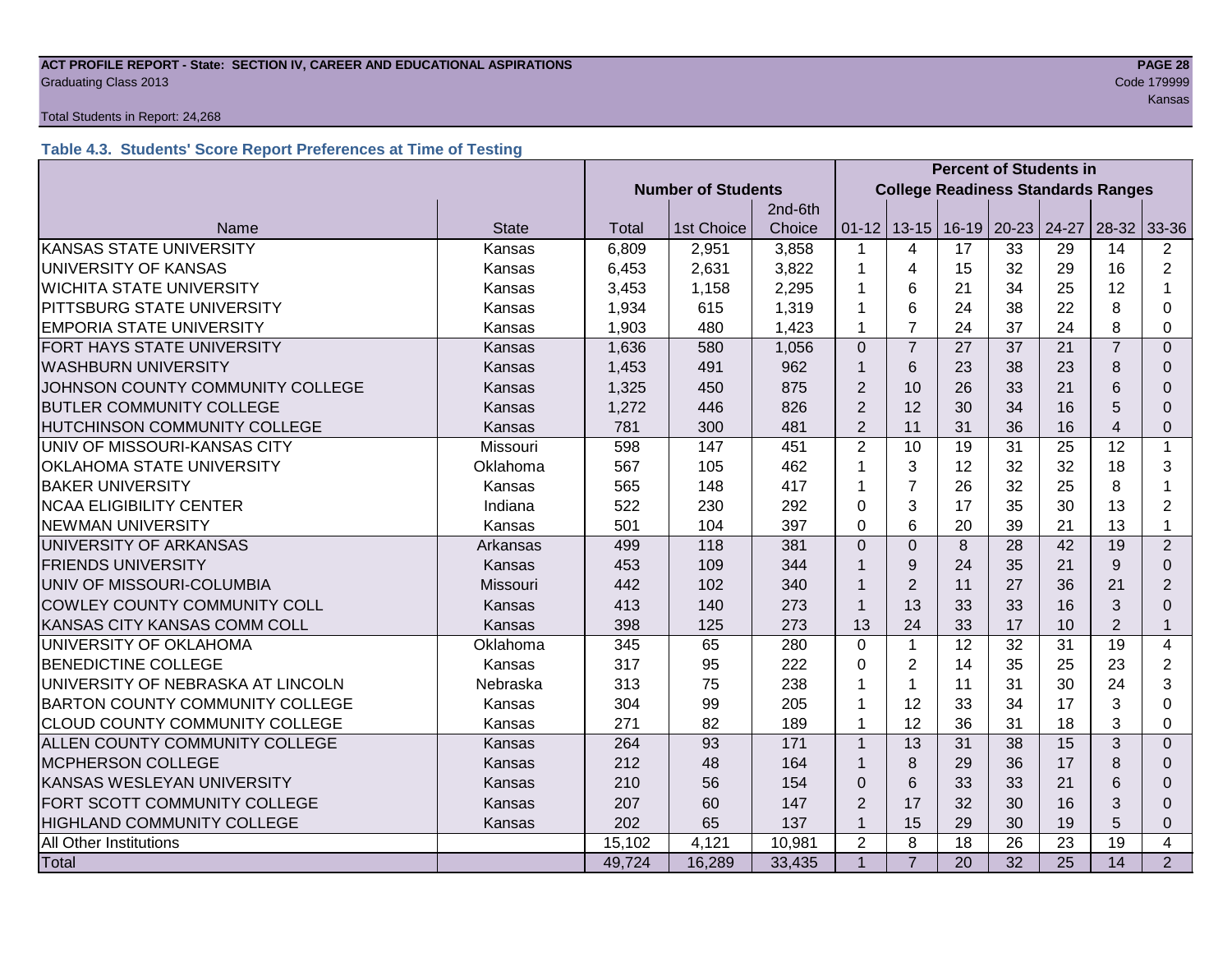# Section V Optional Writing Test Results

Beginning with the Graduating Class of 2013, all students whose scores are college reportable, both standard and extended time tests, are now included. Also beginning with the 2013 Graduating Class data, College Readiness Benchmarks for Reading and Science were updated to reflect the most recent college coursework research.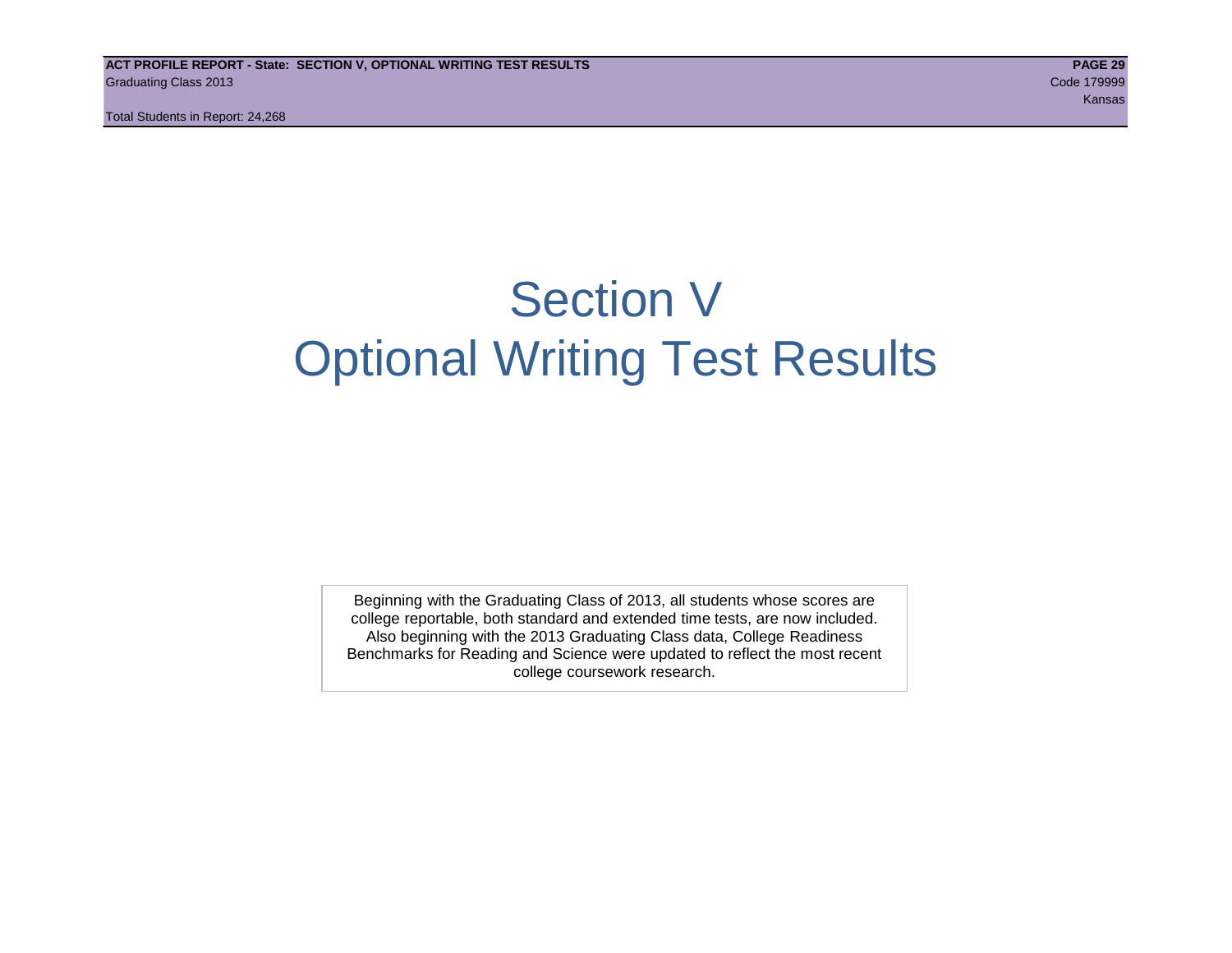#### **ACT PROFILE REPORT - State: SECTION V, OPTIONAL WRITING TEST RESULTS PAGE 30** Graduating Class 2013 Code 179999

#### Total Students in Report: 24,268

ta bahasa di kabupatèn Kansas di Kabupatèn Kansas di Kabupatèn Kansas di Kansas Kansas Kansas

| Table 5.1. Average ACT English and Writing Scores by Race/Ethnicity and Gender for students who took ACT Writing |              |          |                           |                 |              |                 |                                 |          |  |  |  |
|------------------------------------------------------------------------------------------------------------------|--------------|----------|---------------------------|-----------------|--------------|-----------------|---------------------------------|----------|--|--|--|
|                                                                                                                  |              |          | <b>Average ACT Scores</b> |                 |              |                 |                                 |          |  |  |  |
|                                                                                                                  |              | N        |                           | <b>English</b>  |              | <b>Essay</b>    | <b>English/Writing Combined</b> |          |  |  |  |
|                                                                                                                  | <b>State</b> | National | <b>State</b>              | <b>National</b> | <b>State</b> | <b>National</b> | <b>State</b>                    | National |  |  |  |
| <b>All Students</b>                                                                                              | 3,472        | 942,769  | 24.9                      | 21.3            | 7.2          | 7.0             | 23.3                            | 20.5     |  |  |  |
| Black/African American                                                                                           | 173          | 114,751  | 19.8                      | 16.3            | 6.5          | 6.1             | 19.0                            | 16.0     |  |  |  |
| <b>American Indian/Alaska Native</b>                                                                             | 20           | 6.031    | 20.3                      | 16.8            | 6.5          | 6.1             | 19.3                            | 16.4     |  |  |  |
| White                                                                                                            | 2,420        | 518.407  | 25.7                      | 22.9            | 7.3          | 7.2             | 24.0                            | 21.9     |  |  |  |
| Hispanic/Latino                                                                                                  | 329          | 151.504  | 21.2                      | 18.6            | 6.8          | 6.8             | 20.3                            | 18.3     |  |  |  |
| Asian                                                                                                            | 180          | 54,580   | 26.0                      | 23.5            | 7.6          | 7.6             | 24.6                            | 22.7     |  |  |  |
| Native Hawaiian/Other Pac. Isl.                                                                                  | 6            | 2,812    | 21.0                      | 19.5            | 7.0          | 6.9             | 20.3                            | 19.2     |  |  |  |
| Two or more races                                                                                                | 204          | 35,355   | 24.2                      | 21.5            | 6.9          | 7.0             | 22.5                            | 20.6     |  |  |  |
| Prefer not/No Response                                                                                           | 140          | 59,329   | 25.5                      | 21.8            | 7.1          | 7.1             | 23.6                            | 20.9     |  |  |  |
| Males                                                                                                            | 534, ا       | 423,104  | 24.7                      | 21.0            | 7.0          | 6.7             | 23.0                            | 20.1     |  |  |  |
| Females                                                                                                          | l.938        | 513,945  | 25.0                      | 21.6            | 7.3          | 7.2             | 23.5                            | 20.9     |  |  |  |
| <b>Missing</b>                                                                                                   |              | 5,720    |                           | 16.6            |              | 6.3             |                                 | 16.5     |  |  |  |